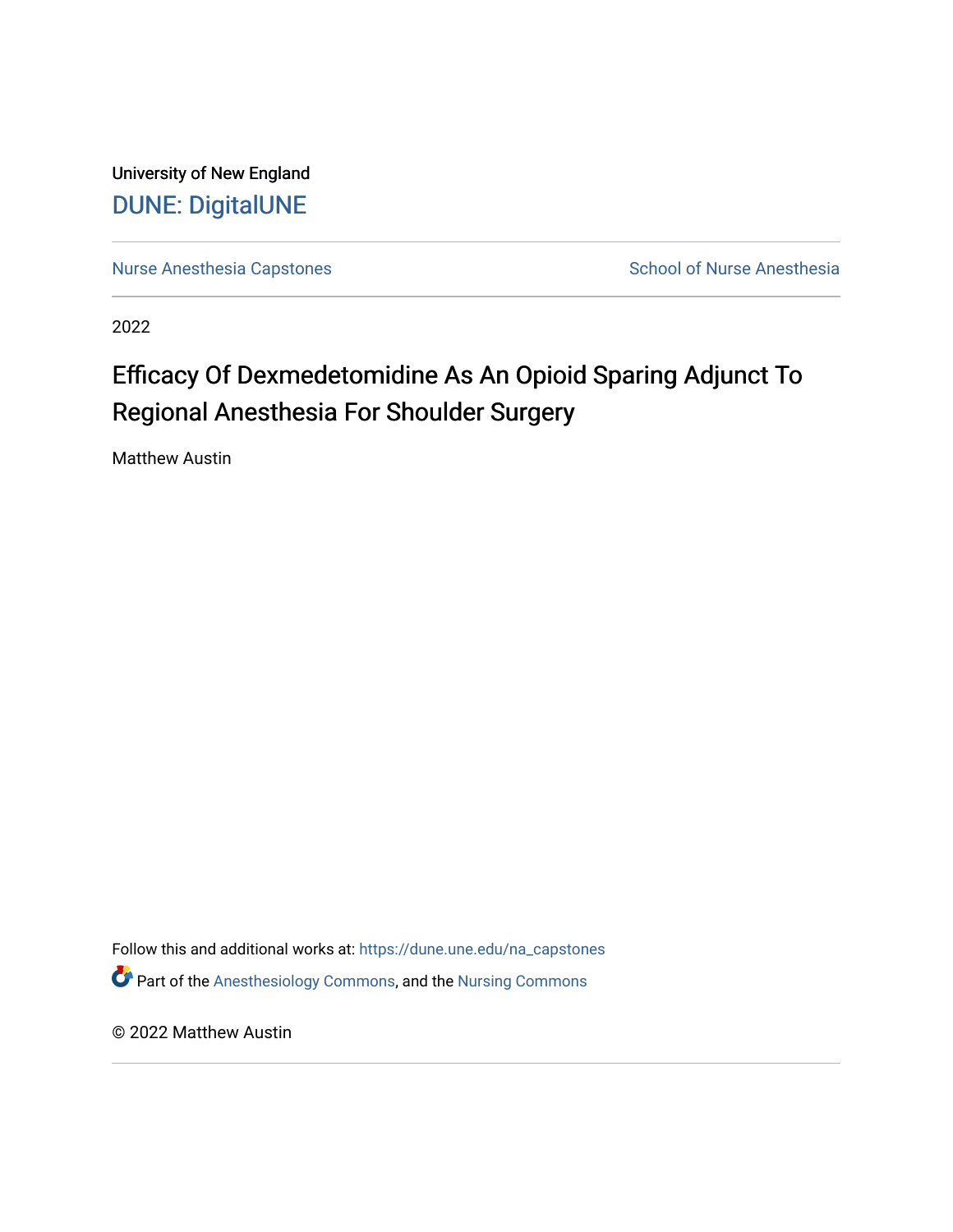# **Efficacy of Dexmedetomidine as an Opioid Sparing Adjunct to Regional Anesthesia for**

# **Shoulder Surgery**

Matthew Austin, BSN, SRNA University of New England ANE 630: Research Practicum II Dr. Elisha Coppens, DNAP, CRNA May 8th, 2022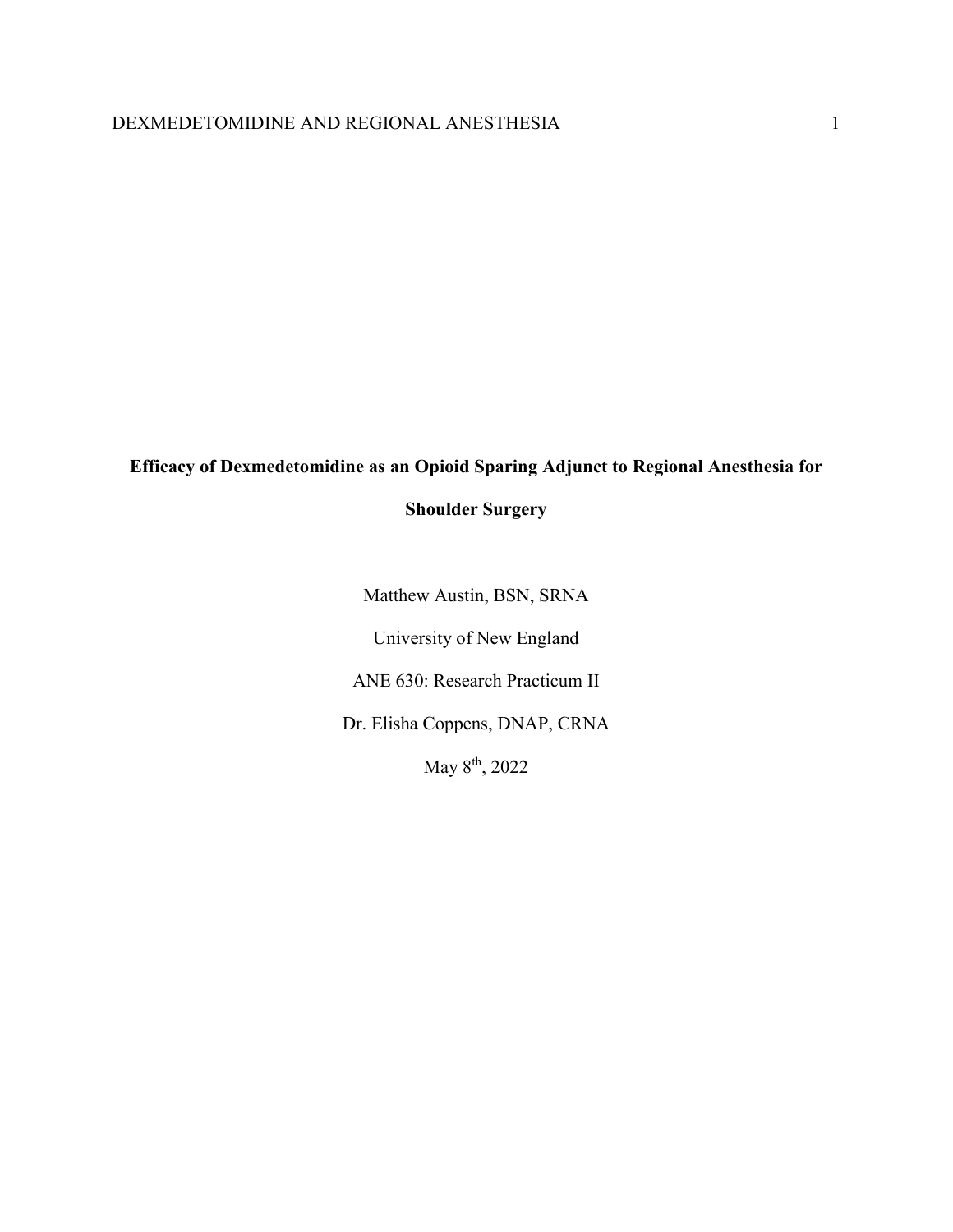#### **Abstract**

Regional anesthetics are often the preferred route for patients who are having orthopedic shoulder procedures (Rai & Bhutia, 2017). Traditionally, plain local anesthetics, like bupivacaine or ropivacaine, are used as the local anesthetic of choice because of their fast onset and relatively predictable duration of action. However, several different additives have been trialed to prolong the duration or improve the density of regional blocks. When looking at additives to regional anesthetic techniques, side effects and duration of the block can be unpredictable and unpleasant. For example, additives like fentanyl, morphine, and dexamethasone have been trialed in regional techniques and have been shown to produce itching, nausea and vomiting, respiratory depression, and hemodynamic instability (Rai & Bhutia, 2017). Will adding dexmedetomidine to upper extremity regional anesthetic techniques produce adequate anesthesia while reducing the incidence of side effects and the need for opioids in the postoperative period?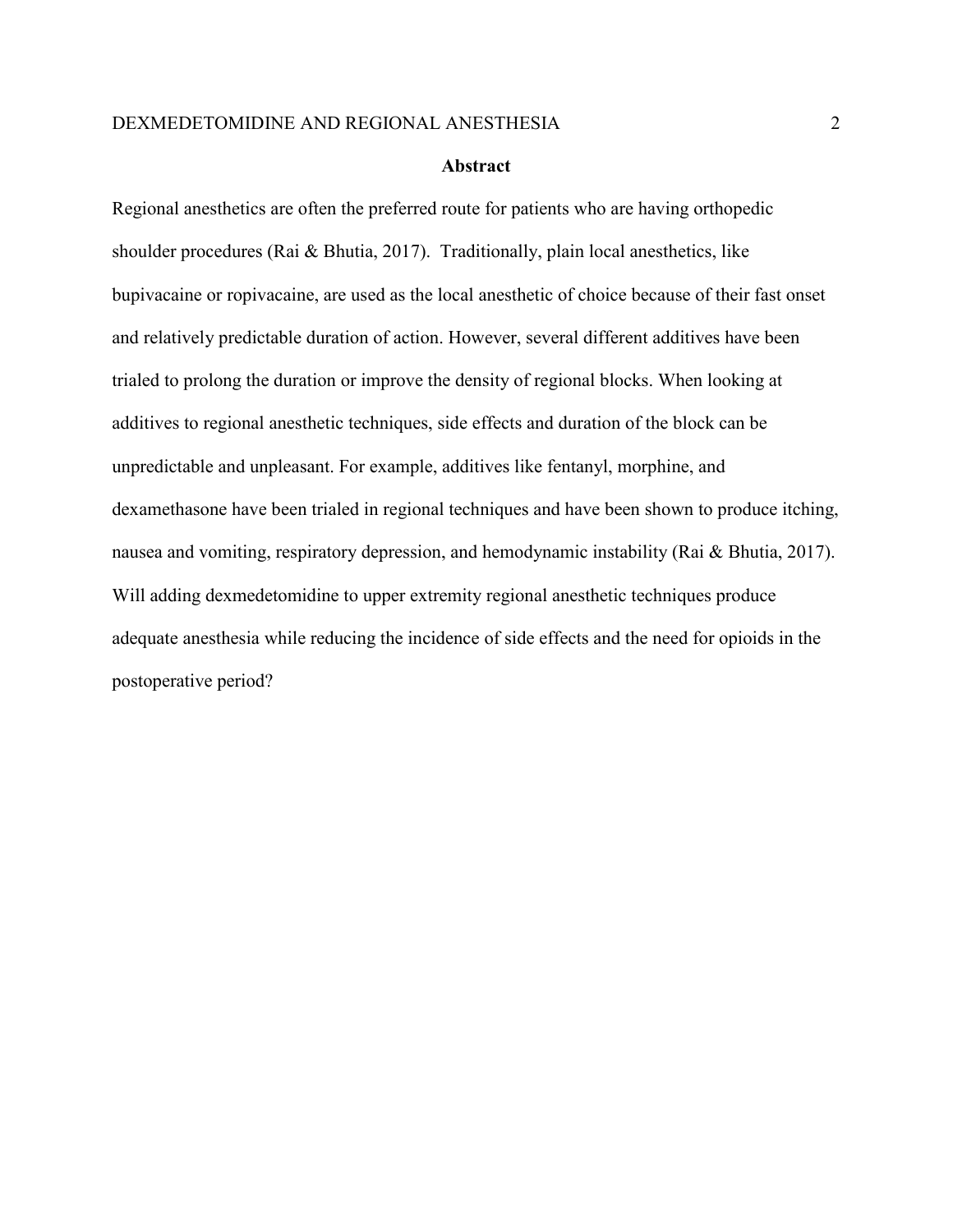# **Efficacy of Dexmedetomidine as an Opioid Sparing Adjunct to Regional Anesthesia for Shoulder Surgery**

 Shoulder surgery is one of the most painful procedures performed in the outpatient setting (Hewson et al., 2019). With 7% of the general population and 26% of people over the age of 70 suffering shoulder pain, procedures on the shoulder are commonly performed to help alleviate discomfort aggravated by strenuous movement, injury, or simple daily activities (Hewson et al., 2019). Surgical intervention is often the optimal treatment when conservative management, like physical therapy, fails to improve movement or pain (Karaman et al., 2018). Pain that occurs in the immediate post-operative period, and the pain that occurs after discharge, can be a significant source of distress and anxiety, which can negatively affect the healing and rehabilitation process (Patel et al., 2020).

With an average numeric pain score of five on a scale of zero to 10, shoulder procedures are notoriously uncomfortable in the post-operative period (Jung et al., 2017). Due to the severity of pain reported, pain management can be challenging. Often, single analgesic regimens do not adequately control the pain associated with recovery from a shoulder procedure (Patel et al., 2020). Therefore, the use of narcotics has been a predominant post-operative pain management technique for many years (Patel et al., 2020). A study by Gil et al. (2019) stated that 42% of orthopedic surgeons prescribe opioids as the primary analgesic choice for post-operative pain. The same study also examined the use of opioids after shoulder arthroscopies. Gil et al. (2019) concluded that as high as 15% of patients remain on opioids to help ease their pain 180 days after the completion of their procedure (Gil et al., 2019).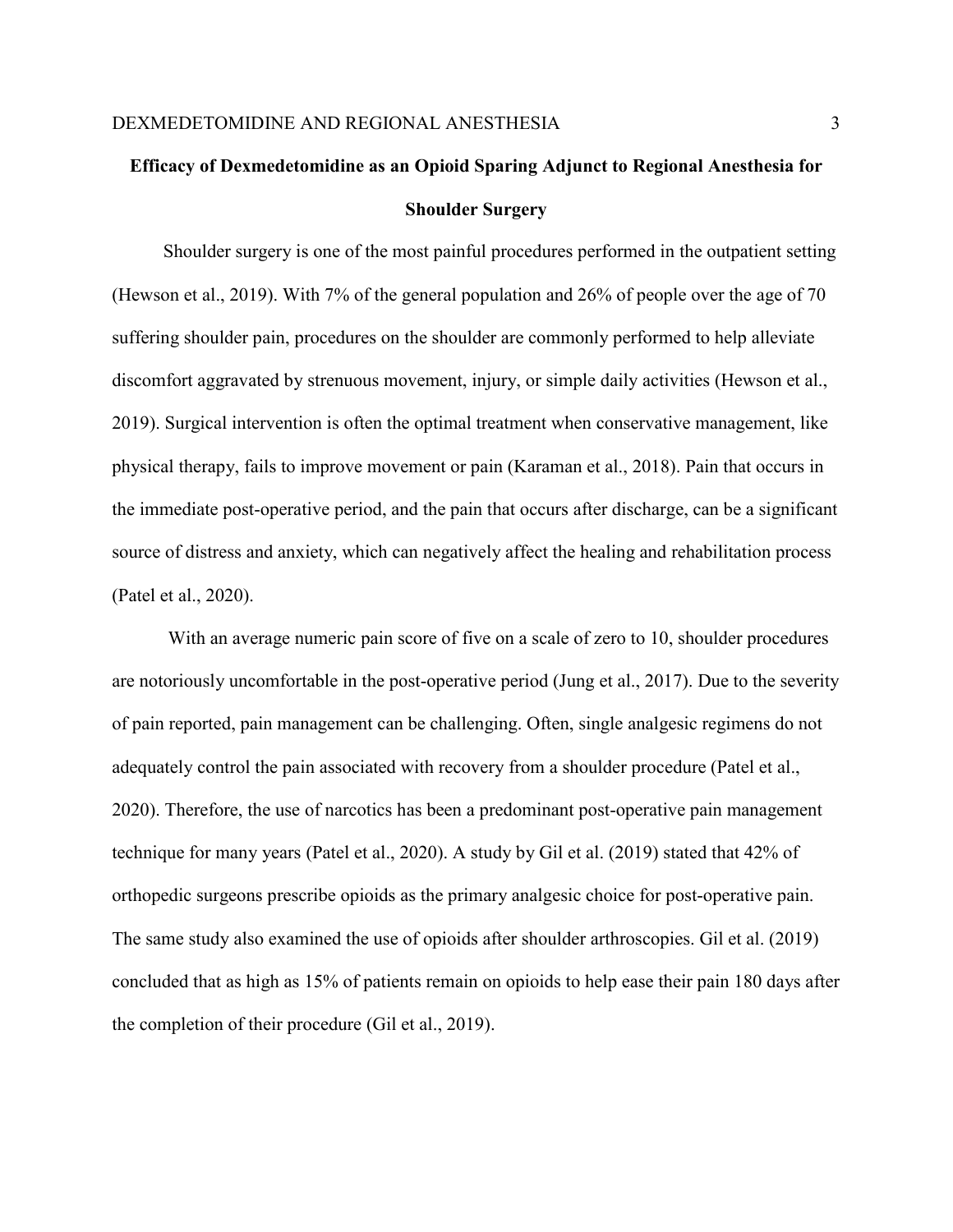While opioids may help alleviate pain, these drugs are not free of side effects. Short- and long-term use of opioids can result in adverse side effects such as somnolence, respiratory depression, constipation, nausea and vomiting, urinary retention, and opioid dependence (Patel et al., 2020). Whether patients are younger with acute injuries or elderly with long-standing shoulder pain, patients undergoing shoulder procedures may be opioid naïve, predisposing them to more pronounced adverse side effects like respiratory depression, nausea, and vomiting. In addition, patients who suffer from chronic pain requiring surgical intervention pose a challenge as they may require higher than average dosing of an opioid to control their pain adequately. Despite their pain control ability, the associated adverse effects can result in lengthened stays in inpatient and recovery areas (Patel et al., 2020). Utilizing methods like peripheral nerve blocks to avoid the use of opioids can help mitigate the adverse effects.

As an adjunct or alternative to opioid use, regional nerve blocks are often utilized as both a method of surgical anesthesia and post-operative pain control (Karaman, 2018). When utilized using plain local anesthetics, patients can benefit from an average of eight to 14 hours of pain relief after their procedure (Jung et al., 2017). Single injection regional nerve blocks are good analgesic techniques for short-term use, however, they may be inadequate to control pain that persists for several days following shoulder surgery (Jung et al., 2017).

With success in pain control that nerve blocks provide, different medications have been trialed as additives to extend the duration of these effects, providing more extended pain control and relief after surgery. One medication trialed recently is dexmedetomidine, an alpha-2 receptor agonist. Although dexmedetomidine has not been approved for perineural use by the United States Food and Drug Administration (FDA), studies have shown that it may be efficacious in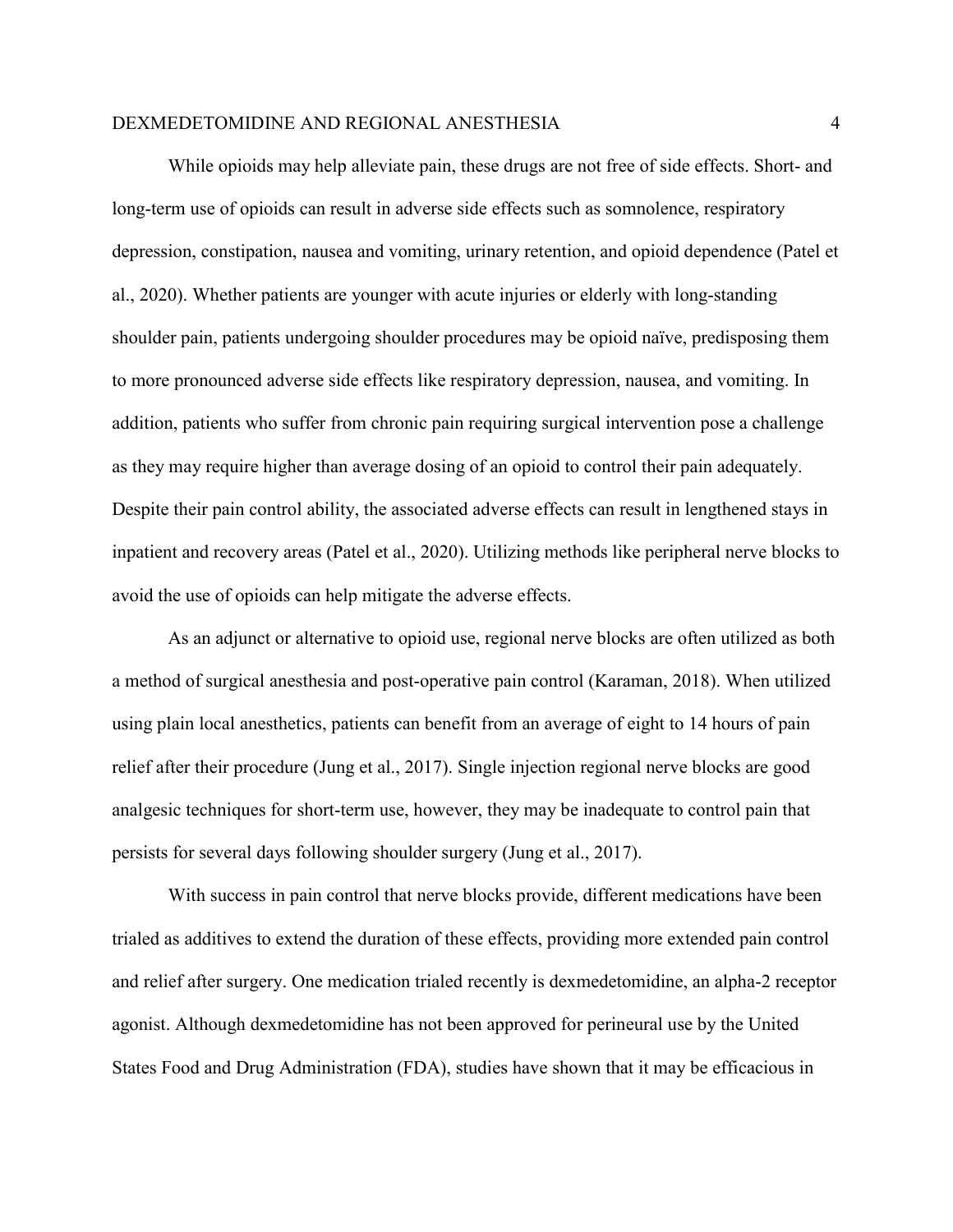prolonging the duration of regional nerve blocks. The goal of this literature review is to examine the efficacy of adjunct perineural dexmedetomidine on the duration of analgesia and the need for opioids in the post-operative period.

**Background**

# **Shoulder Anatomy**

The shoulder is a large, flexible joint of the upper body that is often prone to injury (Karaman et al., 2018). The shoulder joint comprises two separate mobile joints consisting of three bones and several different muscles that hold the joint together. These bones and muscles work together to allow for a wide range of movements. The scapula and clavicle are articulated, creating the acromioclavicular joint, and the humerus and scapula are articulated together to create the glenohumeral joint. These two joints are held together by a group of four muscles, the infraspinatus, supraspinatus, subscapularis, and teres minor muscles, called the rotator cuff. These four muscles are attached to the humeral head by ligaments and stabilize the shoulder joint. Together this group of muscles allows adduction, abduction, and rotation of the shoulder joint. The deltoid, latissimus, and teres major muscles also facilitate joint mobility and stability (Sheir et al., 2019).

Innervation of the shoulder originates from the anterior divisions of the spinal nerves at the level of C5-T1. This group of nerves, also known as the brachial plexus, is further divided into different sections: roots, trunks, divisions, cords, and branches. At the root level, the brachial plexus is positioned between the anterior and middle scalene muscles, two muscles that are important landmarks in successful regional nerve block placement (Okwumabua & Thompson, 2020). At the trunk level of the brachial plexus, the suprascapular nerve and the axillary nerve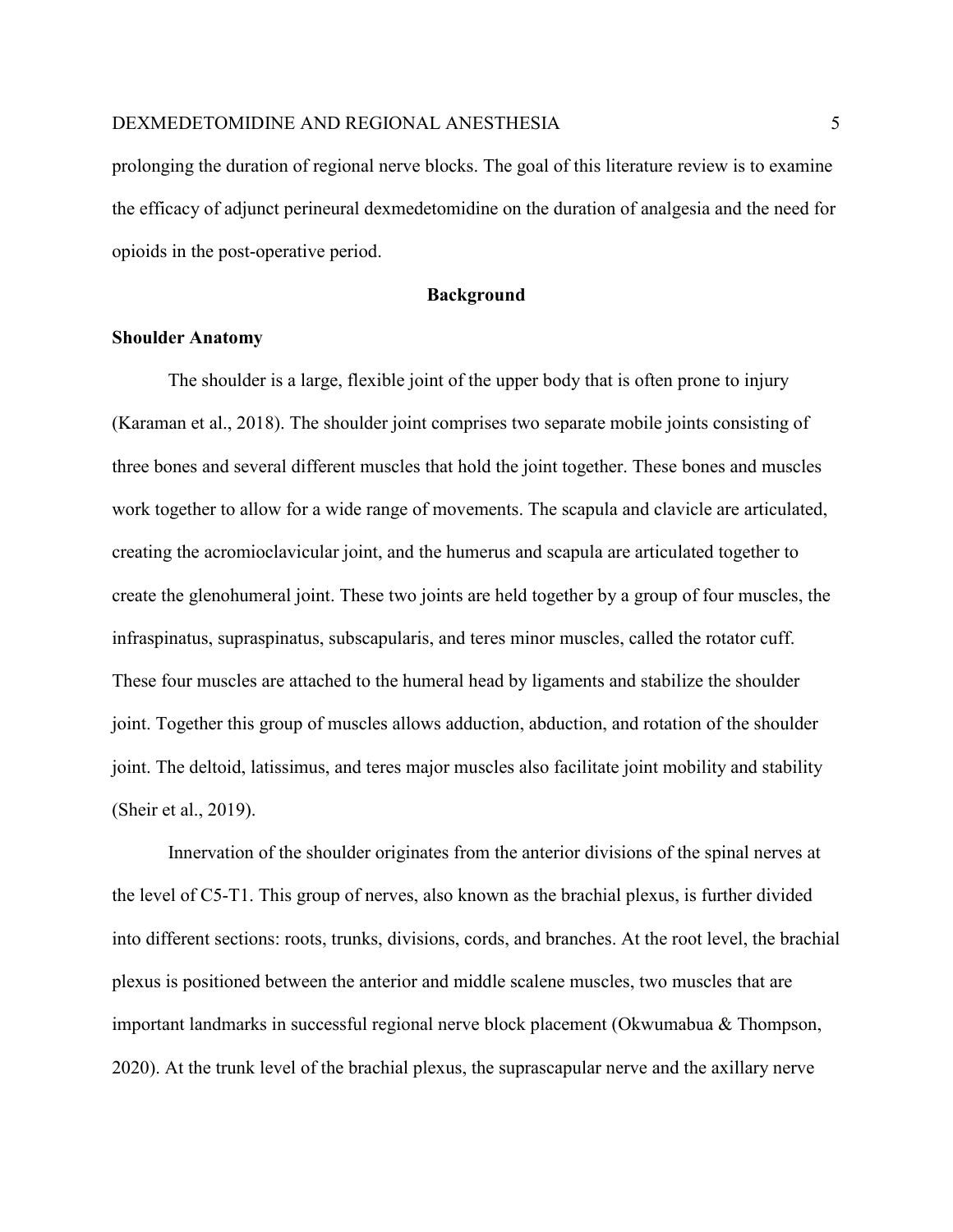are responsible for both major motor and sensory innervation of the shoulder (Hewson et al., 2019). The supraclavicular nerve, a branch of the cervical plexus at the level of C3-4, is responsible for cutaneous sensory innervation for the shoulder (Hewson et al., 2019). Adequate regional anesthetic techniques aim to block this set of nerves to provide post procedure analgesia.

# **Shoulder Surgical Procedures**

Multiple different surgical approaches can be utilized when shoulder surgery is warranted. Most commonly, arthroscopic procedures are performed as they are less invasive and are thought to have improved outcomes (Karaman et al., 2020). A surgeon can perform several different procedures during an arthroscopic procedure through three to four small incisions around the shoulder. Fluid is instilled into the joint through one of these incisions, inflating the capsule and allowing visualization of structures via an arthroscope. Images are then projected onto a screen where the surgeon and assisting team can surgically alter the shoulder joint and its anatomical structures (Athwal, 2019). Rotator cuff repairs, tendon repairs, and shoulder debridement are often completed via an arthroscopic approach (Athwal, 2019).

When arthroscopic approaches are not sufficient for surgical exposure, fully open or mini-open procedures can be used to better access and visualize the shoulder joint and structures in need of surgical repair. During a mini-open or open procedure, a surgical incision is created over the shoulder joint to directly visualize and access the anatomical structures needed for surgical intervention. Procedures that warrant an open procedure include total shoulder replacements and certain rotator cuff repairs that are more technically challenging and warrant more surgical exposure (Athwal, 2019). Unfortunately, regardless of the surgical approach, many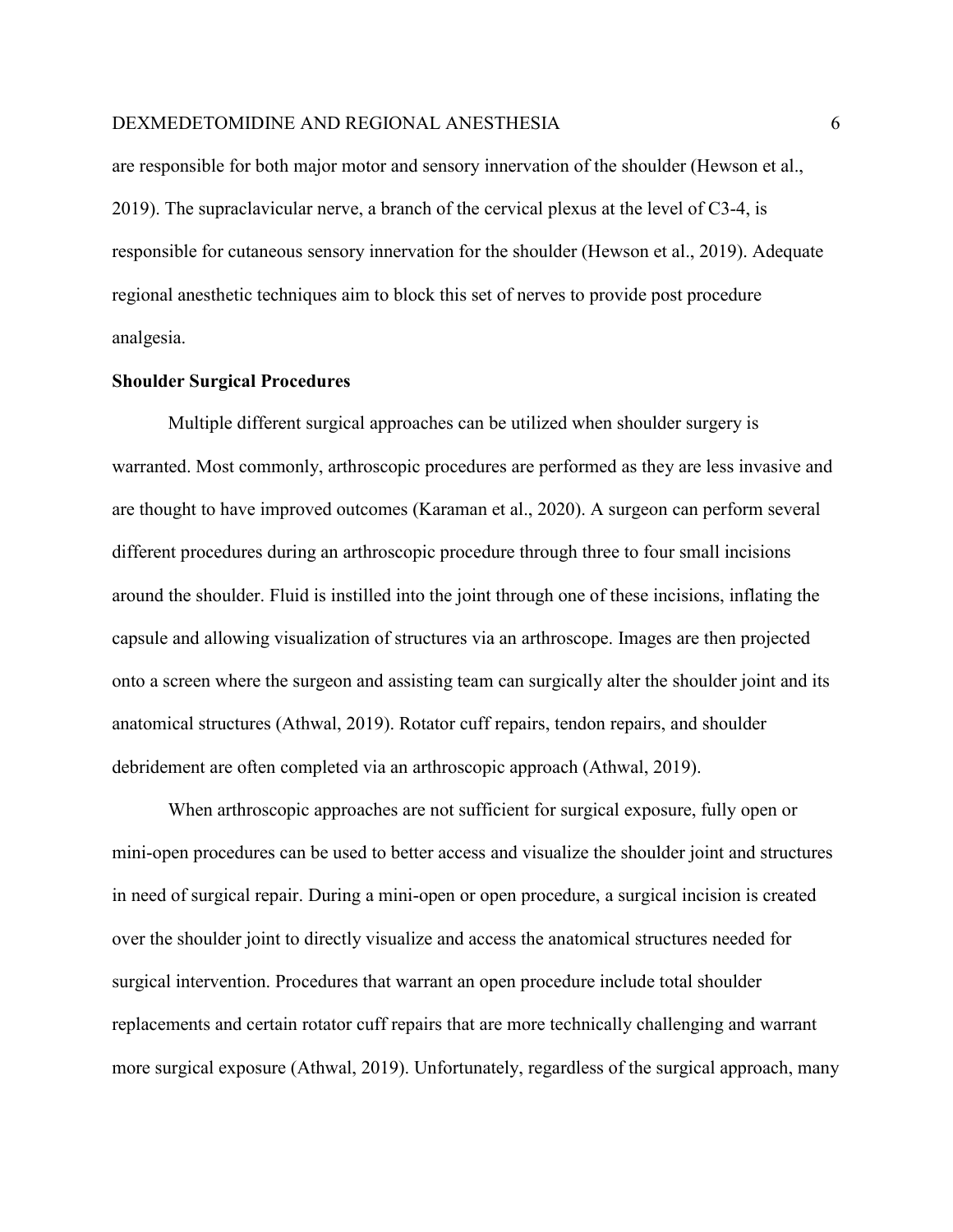of these patients suffer significant amounts of pain and often require high doses of opioids to help control their pain level (Karaman et al., 2018).

## **Regional Nerve Blocks**

# *Brachial Plexus Nerve Blocks*

Interscalene blocks have been well studied and are considered the gold standard method of regional anesthesia for upper extremity procedures (Patel et al., 2020). To perform an interscalene block, brachial plexus nerves, which originate from C5-T1, are blocked by local anesthetics at the nerve root level (Grant  $\&$  Auyong, 2017). The patient is typically positioned with the head of the bed elevated at 30 to 45 degrees. Their head is supported on a pillow and turned facing away from the site of nerve block placement. The shoulder can be supported with a rolled towel or pillow to facilitate extension of the neck and better exposure of procedural field. The skin is then sterilized with a cleaning solution such as 2% chlorhexidine gluconate. Blood pressure, oxygen saturation, and telemetry monitors are utilized throughout the nerve block placement (Grant & Auyong, 2017).

Surgical analgesia and postoperative pain control can be achieved when local anesthetic is deposited in the interscalene groove at the level of C5-C7 (Grant & Auyong, 2017). Under ultrasound guidance, the nerves appear hyperechoic and can be identified in a "stoplight" like arrangement between the anterior and middle scalene muscles (Grant & Auyong, 2017). This can be seen below in Figure 1. Using the midpoint of the clavicle as a landmark, the subclavian artery can be identified and used to help guide the ultrasound probe as it scans cephalad along the neck to identify the brachial plexus. Typically, the brachial plexus is identified as two to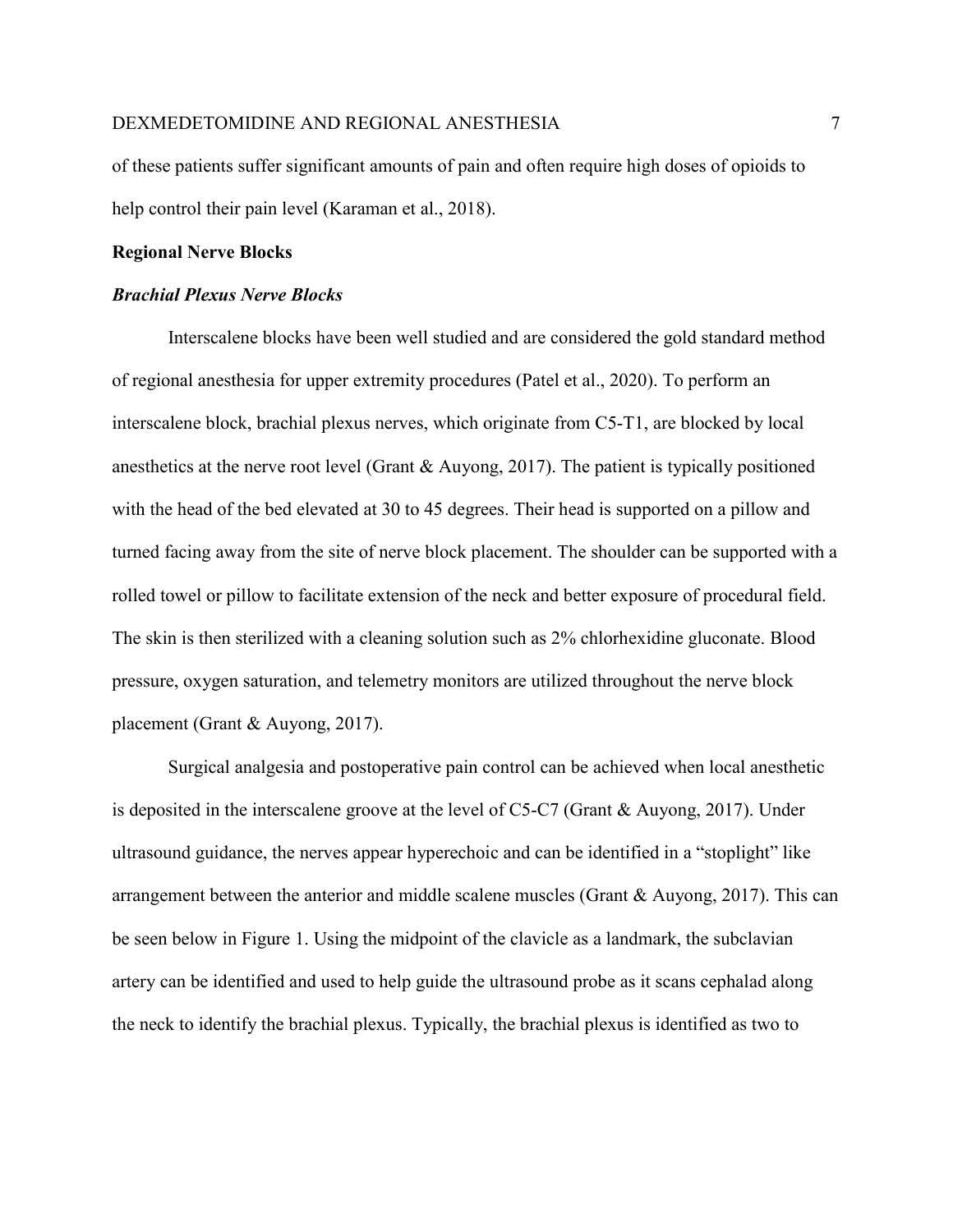three distinct dark circles surrounded by hyperechoic fascial layers three to five centimeters

above the clavicle at the level of the cricoid cartilage (Grant & Auyong, 2017).

# **Figure 1**

*Cadaver and Ultrasound Anatomy of Interscalene Regional Nerve Blocks*



*Note.* Adapted from Gautier, P., Vandepitte, C., & Gadsden, J. (2021, October 4). *Ultrasound-guided interscalene brachial plexus nerve block*. NYSORA. Retrieved February 10, 2022, from https://www.nysora.com/techniques/upper-extremity/intescalene/ultrasound-guided-interscalene-brachial-plexusblock/

When the appropriate anatomy is identified, a four-inch echogenic needle is then

advanced through the skin and fascial layers in a medial and anterior direction using an in-plane view technique to assure appropriate needle placement. Local anesthetic can be deposited when the needle is appropriately positioned between the nerve roots. Proper needle placement can be confirmed using nerve stimulation. A palpable twitch would be elicited with contact between the nerve fiber and the stimulating needle, demonstrating the appropriate needle location. Ideally, local anesthetic will surround and cause displacement of the nerves (Grant & Auyong, 2017). An average of 20 to 25 milliliters (ml) of chosen local anesthetic is deposited to achieve complete sensory and motor blockade (Ping et al., 2017). Repositioning the echogenic needle may be necessary to thoroughly bathe and surround the nerve roots to achieve complete motor and sensory block (Grant & Auyong, 2017).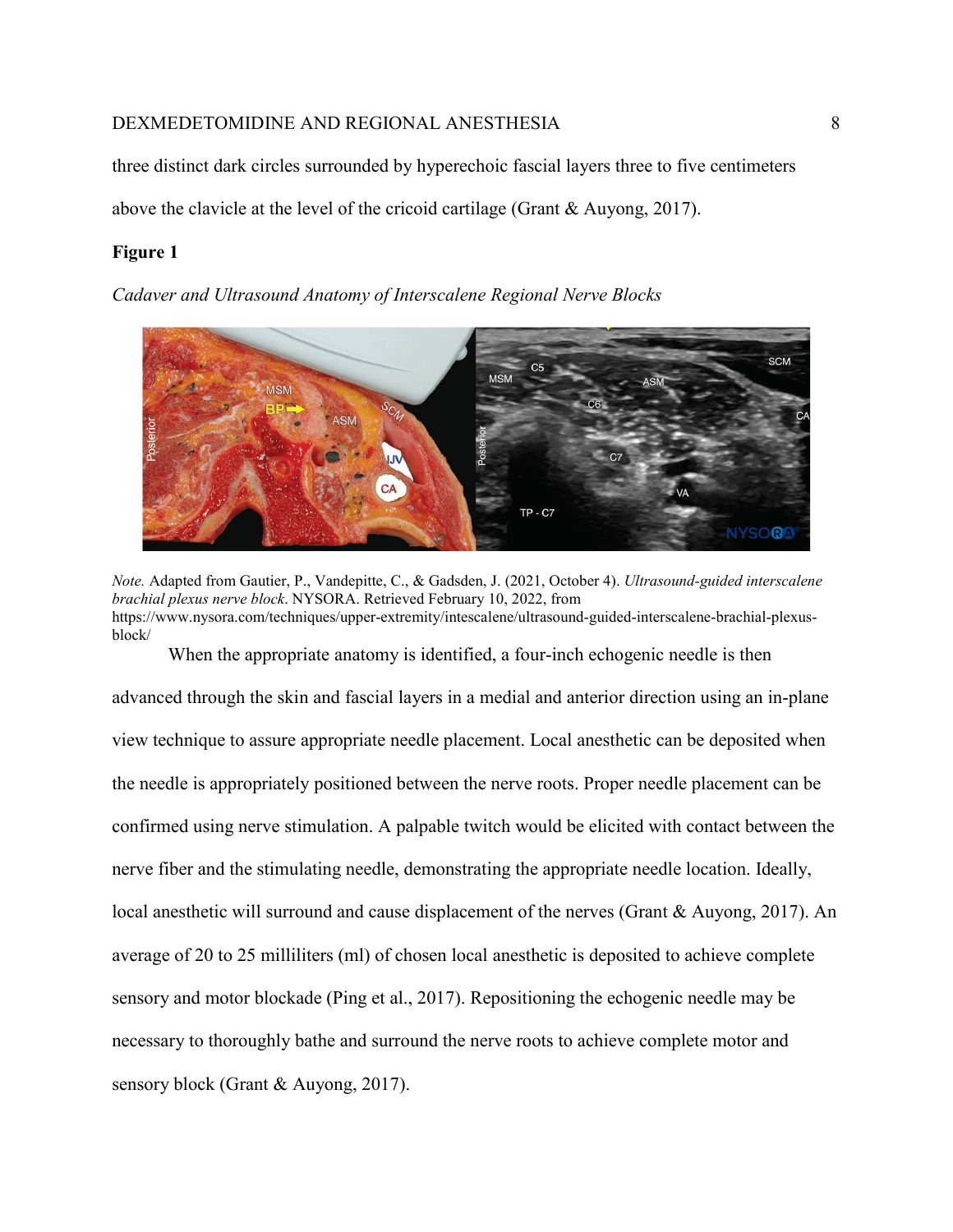## **Local Anesthetics**

#### *Mechanism of Action*

Local anesthetics are commonly used to provide anesthesia and analgesia with both surgical and nonsurgical use. There are two distinct classes, aminoamides, and aminoesters. Both local anesthetics create a reversible ion conduction blockade that prevents impulse transmission along central and peripheral nerves. Local anesthetics bind to specific alpha subunits within the voltage gated sodium (Na+) channel to achieve this. When attached, local anesthetics block the Na+ current across the cell membrane, reducing the excitability of the nerve fiber. The inhibited influx of Na+ prevents the cell's ability to achieve threshold and fully depolarize. When unable to reach threshold, the creation of an action potential within a nerve cell is hindered, reducing the nerve cell's ability to propagate action potentials (Rathmell, 2014). The absence of the ability to propagate and transmit nerve impulses results in autonomic, somatic sensory, and somatic motor nerve dysfunction producing the lack of sensation, skeletal muscle paralysis, and autonomic dysfunction distal to the site of injection (Rathmell, 2014).

# *Onset & Duration*

The duration of action of local anesthetics is directly correlated with lipid solubility and the degree of protein binding (Irene et al., 2021). When a local anesthetic has a high degree of lipid solubility and protein binding, the medication crosses a cell's protective lipid bilayer more readily. After crossing into the cell, local anesthetics with a high degree of protein binding more readily attach themselves to the structures of the voltage gated sodium channels, producing a more prolonged blockade. For example, 0.5% ropivacaine and 0.5% bupivacaine, two medications commonly used in peripheral nerve blocks, are 94 and 97% protein bound,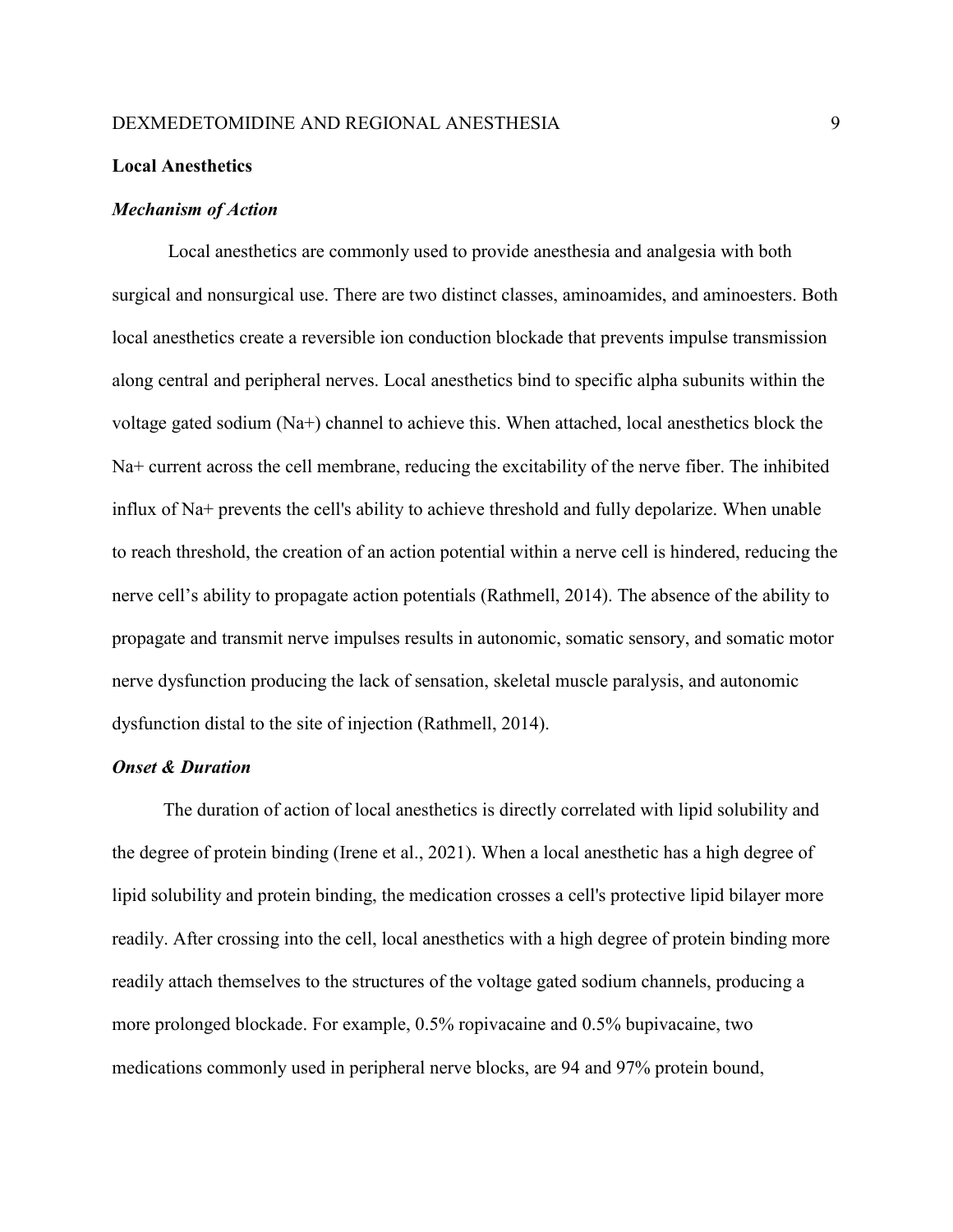respectfully, and produce a sensory nerve block duration of roughly eight to 14 hours (Ping et al., 2017; Jung et al., 2017). This is in comparison to chloroprocaine, which has the lowest degree of protein binding and lipophilicity, with an average action duration of two hours (Irene et al., 2021).

# **Dexmedetomidine**

First approved for intravenous use by the FDA in 1999, dexmedetomidine has become a popular medication in both the intensive care unit and anesthesia practice. When given intravenously, dexmedetomidine produces sedation and hypnosis that closely mimics natural sleep without the respiratory depressive effects seen with other commonly used sedatives (Weerink et al., 2017). However, several off-label uses have been described, including intranasal use in pediatric sedation and perineural use in regional and neuraxial anesthesia techniques (Weerink et al., 2017).

Dexmedetomidine is classified as a highly selective alpha-2 adrenergic receptor agonist with sedative, sympatholytic, anxiolytic, and analgesic-sparing properties (Weerink et al., 2017). With a half-life of two to three hours, the effects of dexmedetomidine are shorter than clonidine, another alpha-2 agonist commonly used in anesthesia practices. Yet, the selectivity for alpha-2 receptors arguably makes the effects of dexmedetomidine more profound than clonidine Weerink et al., 2017). Dexmedetomidine is greater than 90% protein bound and undergoes metabolism almost exclusively in the liver.

#### *Mechanism of Action*

When used intravenously, dexmedetomidine produces analgesia and mild sedation by directly stimulating alpha-2 receptors both centrally and peripherally. With an alpha-2 to alpha-1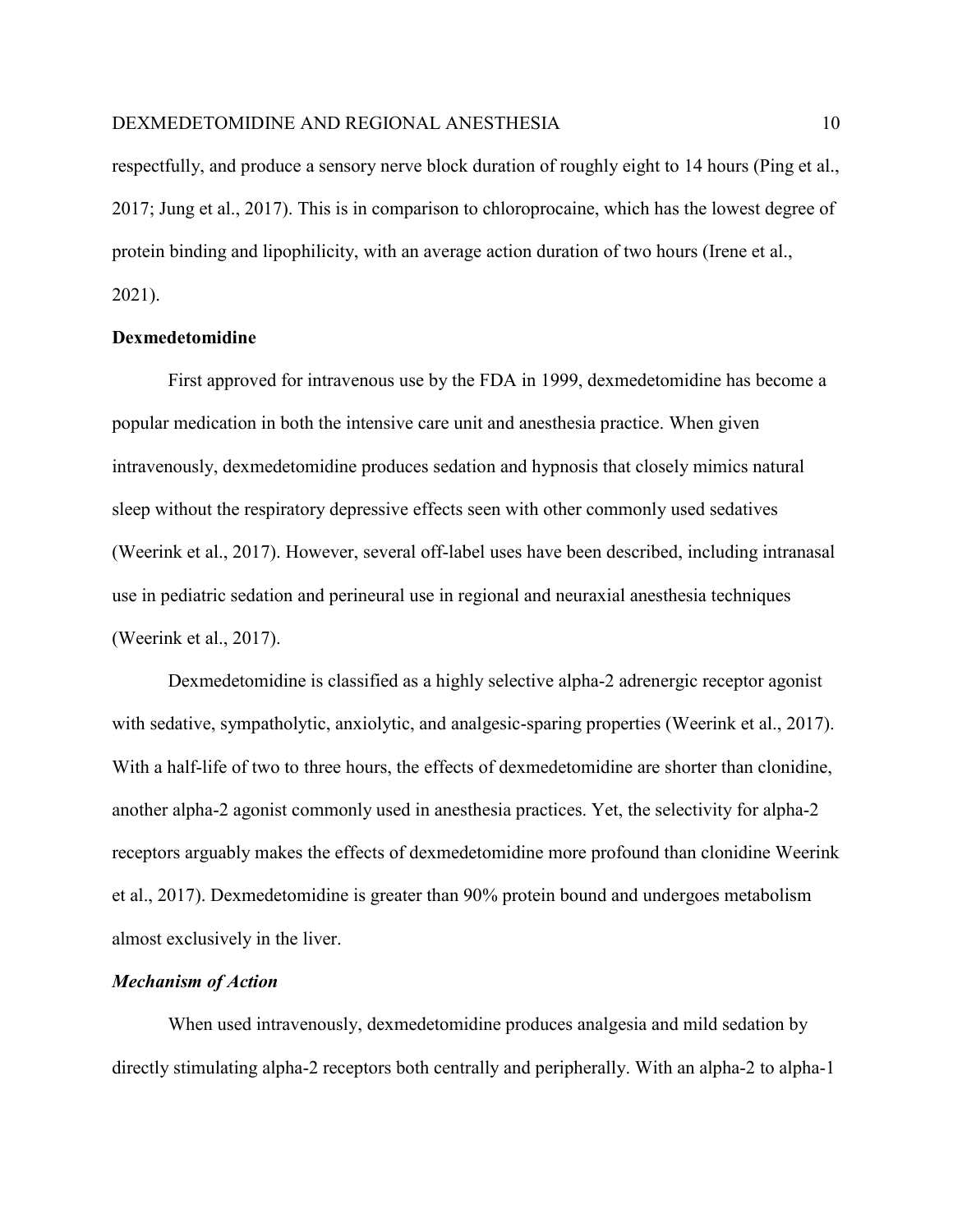selectivity ratio of 220:1, dexmedetomidine has an extremely high affinity for alpha-2 receptor mediated effects such as sedation and analgesia. Sedation is achieved through central stimulation of alpha-2 stimulation in the locus coeruleus, which decreases norepinephrine release from the presynaptic cleft via a negative feedback loop. Reduced levels of free norepinephrine result in a reduced level of cyclic AMP, resulting in sympathetic nervous system depression and decreased arousal (Weerink et al., 2017). In addition, alpha-2 stimulation inhibits the release of nociceptive pain transmitters, like substance P and glutamate, in neurons at the dorsal root level, inhibiting the nociceptive pathway preventing the transmission and amplification of pain signals traveling to the brain (Weerink et al., 2017).

The mechanism of action of perineural dexmedetomidine is not well understood but is thought to be multifactorial (Tripathi et al., 2016). When used peripherally, the stimulation of the alpha-2 receptor by dexmedetomidine decreases the release of norepinephrine at the synaptic cleft. This decrease in free norepinephrine produces an inhibitory effect on nerve action potential transmission independent of the alpha-2 receptor itself (Tripathi et al., 2016). As the levels of free norepinephrine decrease, the nerve's ability to reach threshold and produce an action potential is impaired, reducing the body's ability to transmit pain signals from the periphery to the brain (Weerink et al., 2017). Additionally, dexmedetomidine is described to produce analgesia via directly binding to alpha-2 receptors in the central nervous system and spinal cord. Hyperpolarization of sensory C, pain transmission alpha delta, and motor alpha-alpha fibers by perineural dexmedetomidine suppress the ability to transmit pain impulses between nerve cells (Weerink et al., 2017). Direct central stimulation of the locus coeruleus by dexmedetomidine is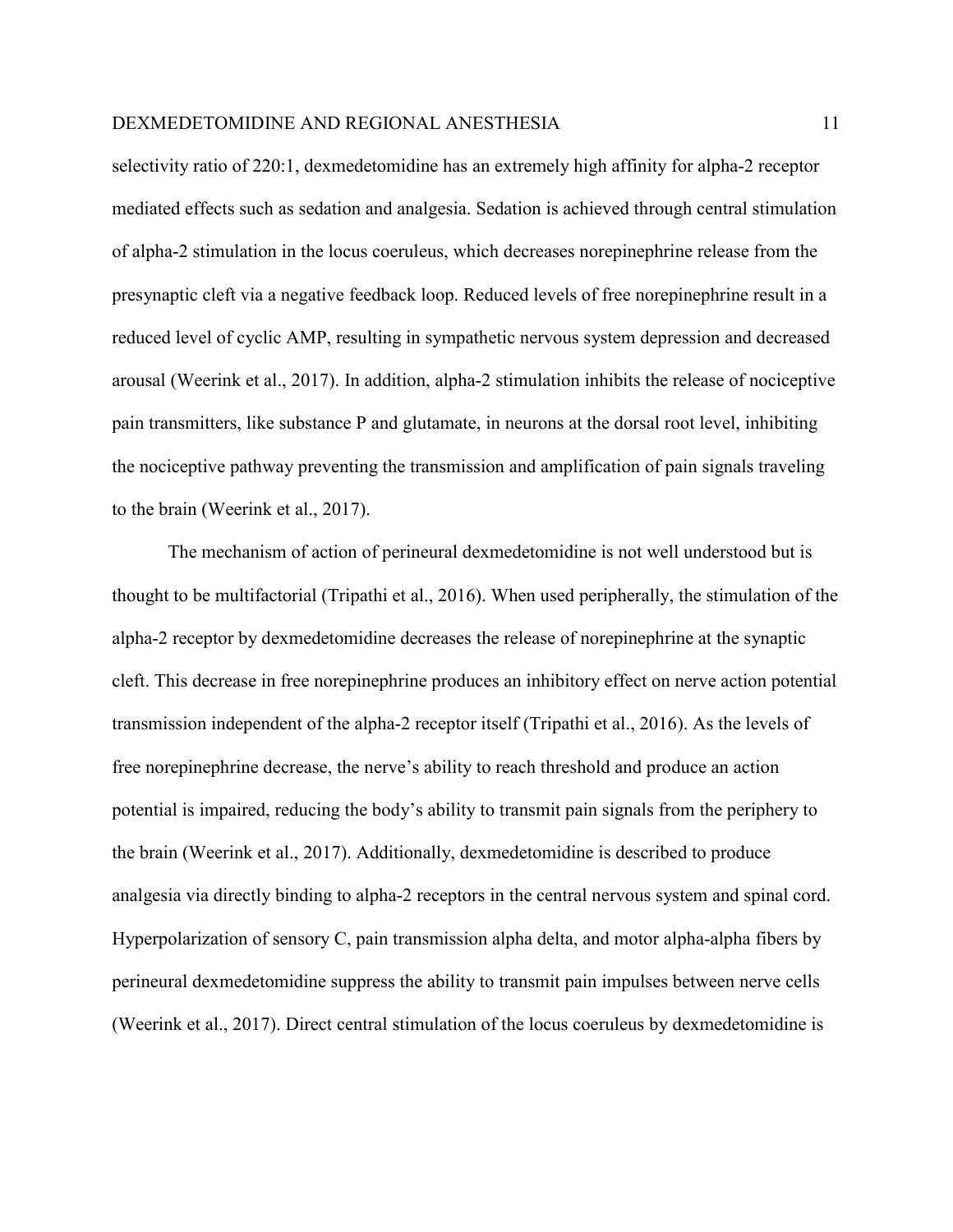also thought to play a role in the analgesic effects of perineural dexmedetomidine (Weerink et al., 2017).

# *Side Effects of Dexmedetomidine*

Hemodynamic changes are commonly noted as side effects of intravenous dexmedetomidine administration (Weerink et al., 2017). Hypertension is often seen with rapid bolus administration. Bradycardia and hypotension are most described with continuous infusions. These side effects are direct results of both pre-and postsynaptic alpha-2 receptor stimulation, which causes vasoconstriction, vasodilatation, and reflex bradycardia (Weerink et al., 2017). Decreased salivation, myocardial contractility, insulin release, and GI motility, have also been described in the literature. The side effects noted with the perineural administration of dexmedetomidine will be discussed later.

# **Literature Review**

# **Methods**

A literature search was performed on the following major databases: CINHAL, PubMed, Cochrane Library, and Google Scholar. Randomized control trials (RCT), systemic reviews of RCTs, and experimental studies published within the last five years, 2016-2021, were preferentially selected. The search also revealed articles with lower levels of evidence, such as quasi-experimental and non-experimental studies, literature reviews, case studies, and review articles that were utilized to support the literature found. Initially, 25 articles were selected for review. However, five articles were excluded due to duplicate studies and low levels of evidence.

Keywords for the initial search included "dexmedetomidine and shoulder surgery" which provided various articles and multiple uses of dexmedetomidine used throughout the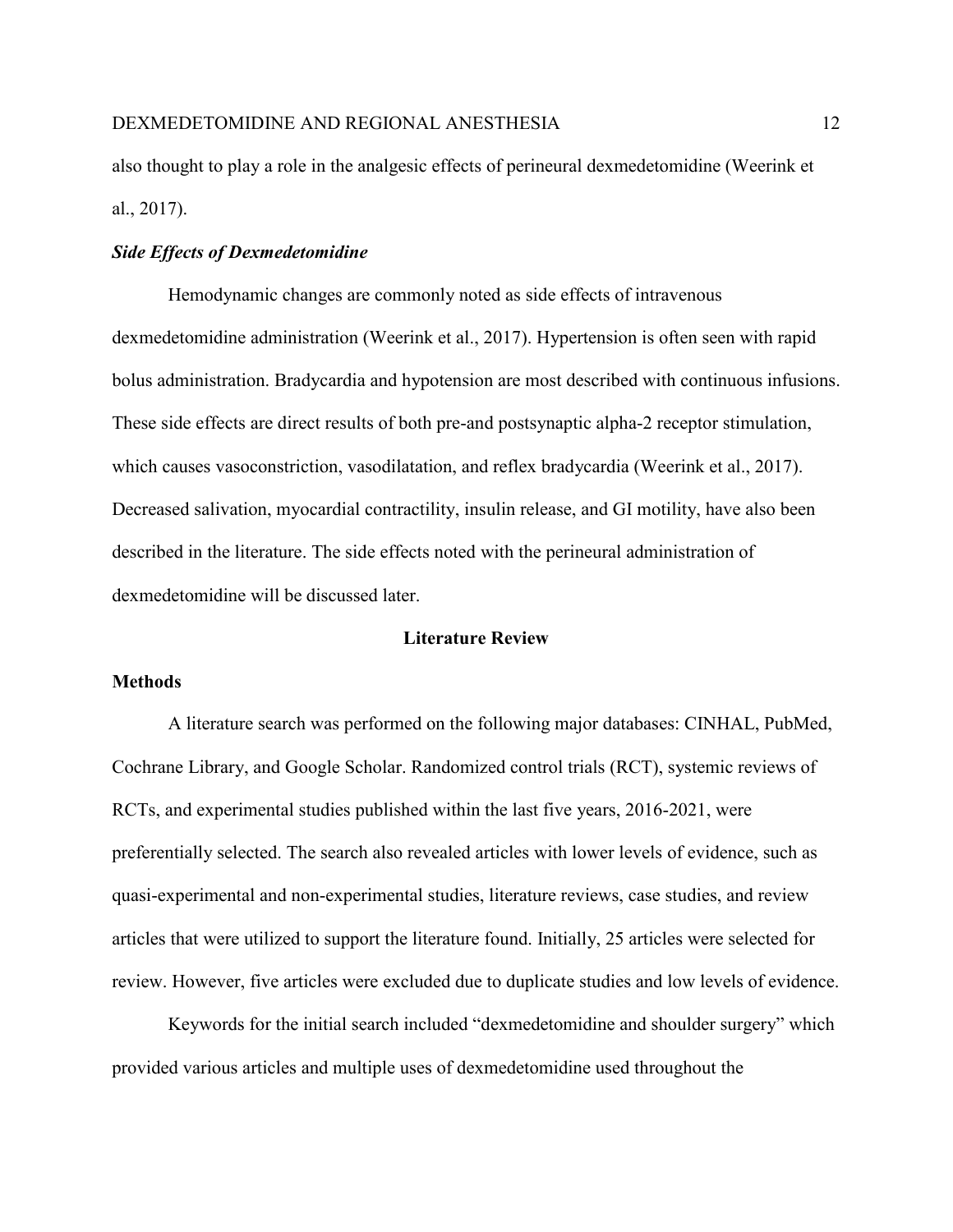perioperative period. Further search terms were more specific and related to "dexmedetomidine and brachial plexus block," "perineural dexmedetomidine," "interscalene + dexmedetomidine," "opioid + dexmedetomidine + shoulder surgery" which yielded more specific results related to the research question.

From the literature review, several common themes were examined by various authors. When analyzing the effectiveness of dexmedetomidine as an adjunct to local anesthetics used for regional nerve blocks, the onset and duration of both sensory and motor blockade were heavily scrutinized. The dosing of dexmedetomidine and the associated adverse side effects were also reviewed extensively. Studies included in the literature review also examined the subjective quality of sensory and motor block, pain scores, and opioid consumption in the post-operative period, which will be explored in the following section.

# **Onset & Duration of Nerve Blocks with Dexmedetomidine**

The onset of sensory and motor blocks has been well studied over the last five to 10 years. Dai et al. (2018) conducted a systematic review and meta-analysis of 12 different independent studies that examined the efficacy of dexmedetomidine used in conjunction with ropivacaine in brachial plexus blocks. From their review, Dai et al. (2018) elucidated that the addition of dexmedetomidine hastened the onset of both sensory and motor block. The study showed that sensory block onset was decreased by an average of 3.86 minutes (CI =  $95\%$  -5.45 to  $-2.27$  minutes, I=85%,  $p \le 0.00001$ ), and motor block onset time was decreased by 5.21 minutes (CI =95%, 7.48 to 2.94 minutes, I2 = 94%; *p* < .0001) (Dai et al., 2018). The study also examined each nerve block approach (interscalene, supraclavicular, infraclavicular) that was utilized and determined from the data that despite the different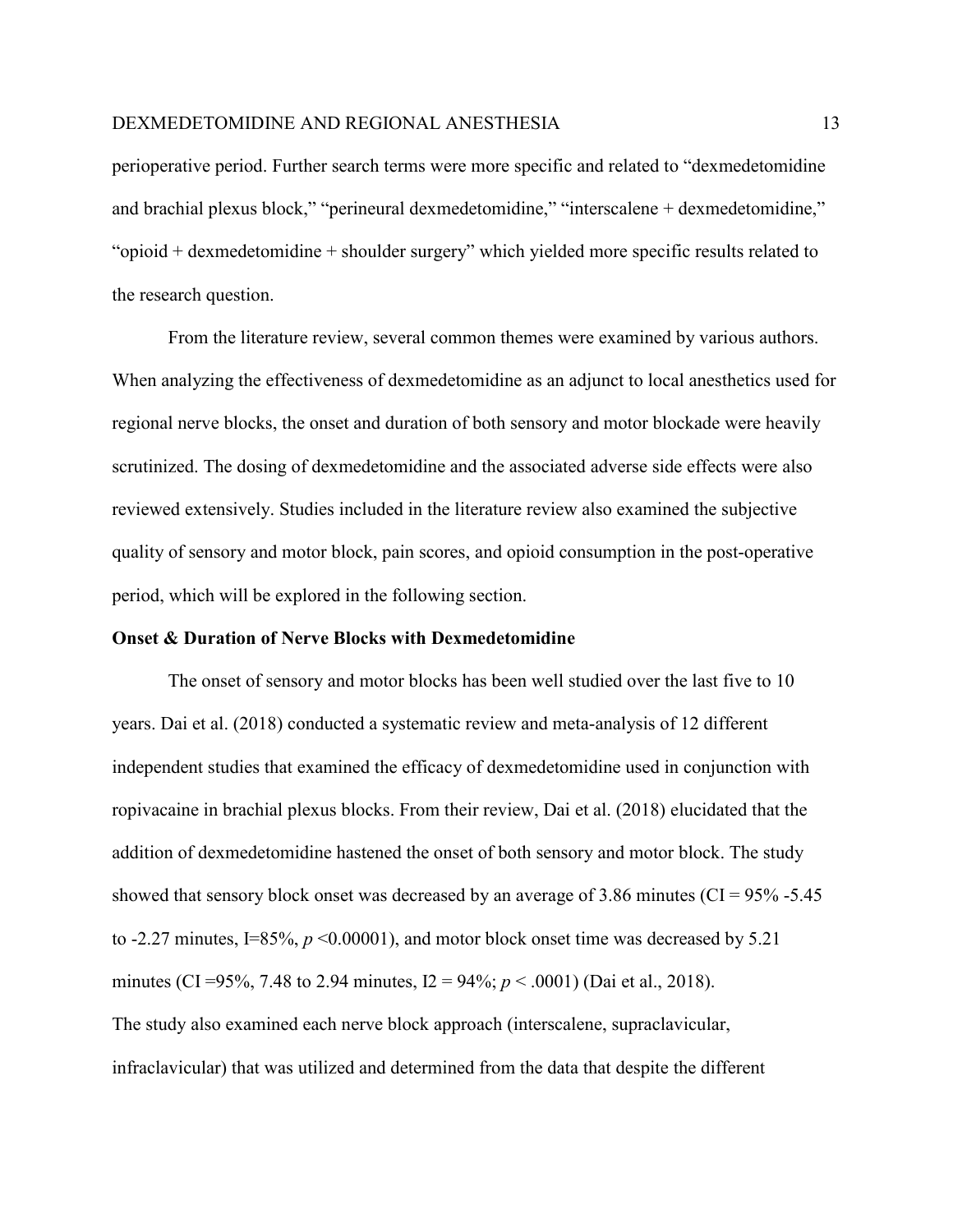approaches, the addition of dexmedetomidine consistently decreased the time to onset (Dai et al., 2018).

As mentioned above, Dai et al. (2018) examined multiple aspects of the benefits of adding dexmedetomidine to brachial plexus blocks. Their study also examined the duration of both sensory and motor block duration. When added to 0.5% ropivacaine, dexmedetomidine facilitated an average of 228.7 minutes of additional sensory block (CI=95% 187.87–269.52 minutes,  $I2 = 93\%$ ;  $p < .0001$ ) (Dai et al., 2018). Similarly, motor block duration was also extended by dexmedetomidine. Motor blockade was shown to have been prolonged by an average of 191.7 minutes (CI=95 152.48–230.91 minutes, I2 = 92%; *p* < .0001) (Dai et al., 2018).

Interestingly, the block approach with the most significant extension of motor blockade was noted to be the supraclavicular approach more than any other approach studied. Also, the data from Dai et al. (2018) showed that dosing of 50 micrograms (mcg) of dexmedetomidine or higher, prolonged motor blockade, but not as effectively as dosing less than 50 mcg (165.2) minutes vs. 337.2 minutes respectively) (Dai et al., 2018). The authors further say that this significant difference may be related to the amount of 0.5% ropivacaine utilized more than the dosing of dexmedetomidine as an adjunct (Dai et al., 2018).

Somsunder et al. (2019) conducted a study comparing the effects of intravenous dexmedetomidine and perineural dexmedetomidine used in combination with 0.5% levobupivacaine administered in a brachial plexus block. The study examined a difference in the onset and duration of both sensory and motor deficits. The study concluded that intravenous dexmedetomidine at 1 mcg/kg was administered 10 minutes before block placement and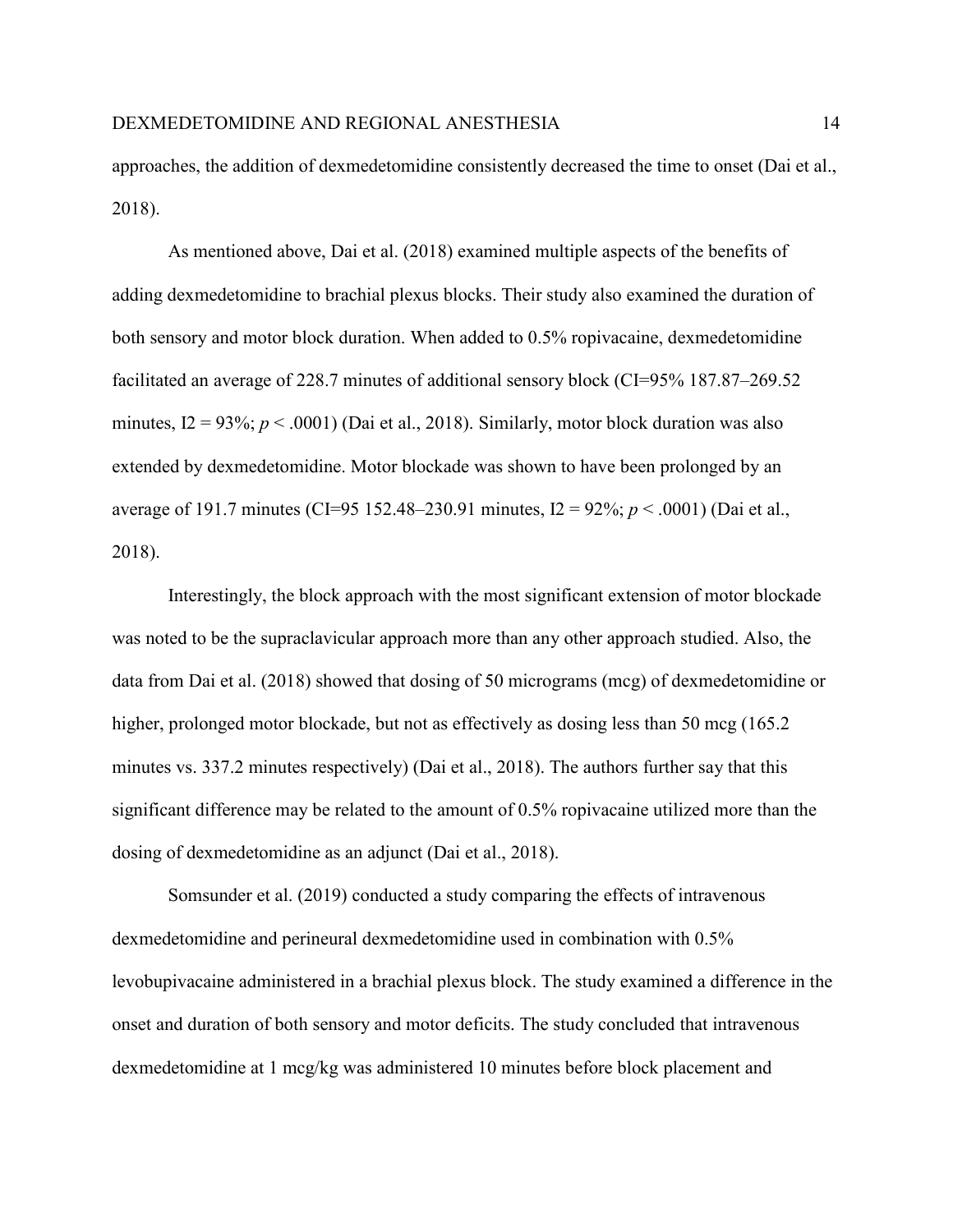perineural dexmedetomidine administered at 1 mcg/kg in the brachial plexus block produced similar results. The intravenous group produced sensory and motor blocks at  $7.58 \pm 1.6$  min and  $9.22 \pm 2.6$  min, respectively (Somsunder et al., 2019). The perineural group produced a mean duration of sensory and motor blocks onset of  $7.06 \pm 2.0$  min and  $10.10 \pm 2.83$  min, respectively (Somsunder et al., 2019). The marginal difference in recorded times to onset was deemed statistically insignificant by the authors, signifying that the two methods of administration were comparable in their effects, and one was not superior to the other (Somsunder et al., 2019).

Hussain et al. (2017) also examined the effects of dexmedetomidine on the onset of sensory block. Their meta-analysis reviewed 18 different randomized control trials with 1092 patients enrolled. Their analysis of the data also showed an average decrease in the time to sensory block of 3.19 minutes (Hussain et al., 2017). The time to motor block onset was also shorted by an average of 2.92 minutes (Hussain et al., 2017). The data further supports the idea that that as an adjunct, dexmedetomidine decreases the time to sensory and motor blockade. Hussain et al. (2017) also examined the overall duration of sensory and motor block with dexmedetomidine utilized as an additive to local anesthetics. Their study showed that adding dexmedetomidine to local anesthetic to be administered into a brachial plexus blocks significantly prolonged the duration of both sensory and motor block by as much as 261.41 minutes and 200.9 minutes, respectively (Hussain et al., 2017).

Ping et al. (2017) conducted a meta-analysis of 18 studies, with a total of 1015 patients, that examined the duration of sensory block. Total time was calculated as the time from administration of local anesthetic with complete sensory block to complete sensory recovery. The study revealed an estimated prolongation of sensory block by 282.65 minutes when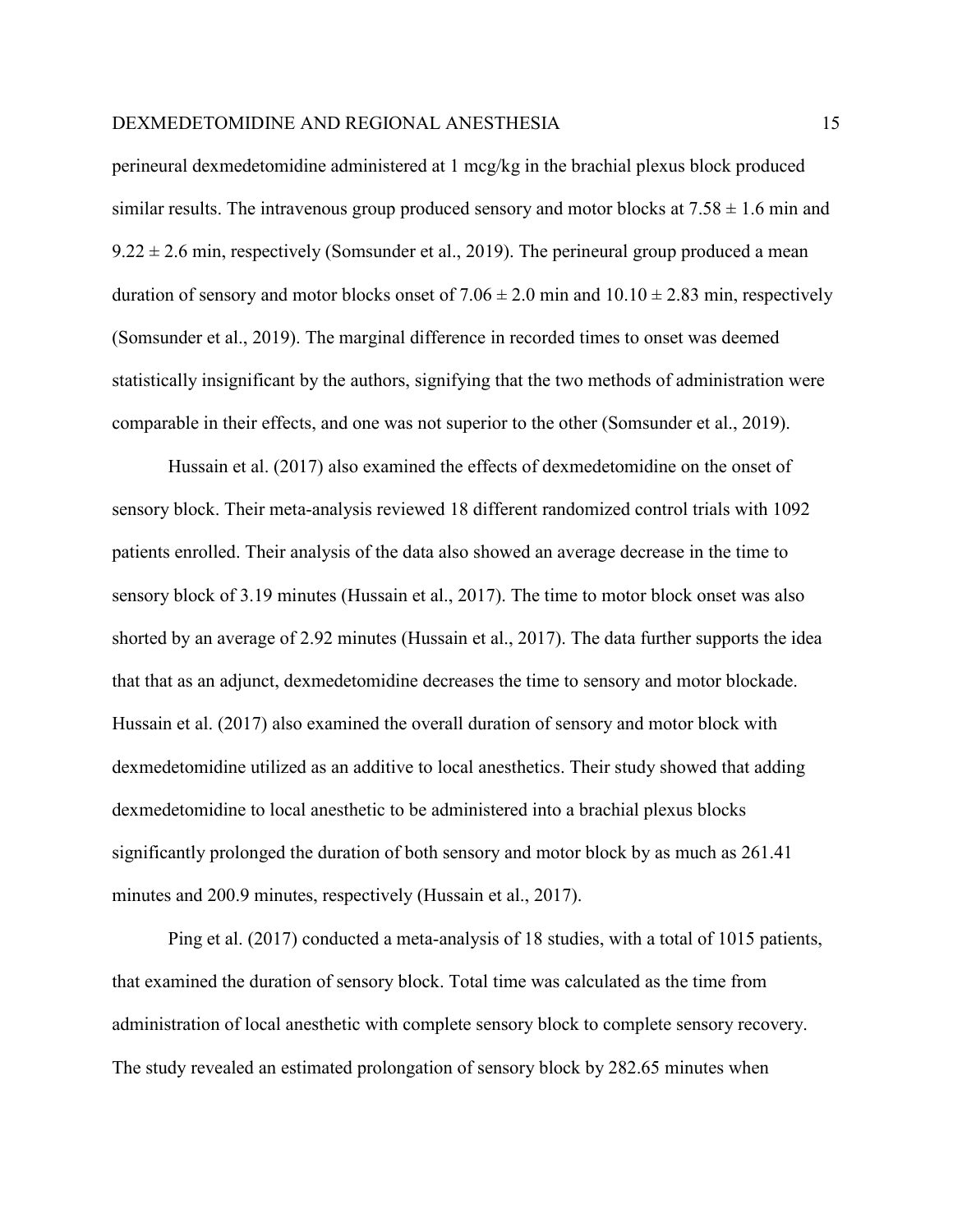dexmedetomidine was used as an adjunct to long-acting local anesthetics and 60.16 minutes with intermediate-acting local anesthetics (Ping et al., 2017). The study also showed that the nerve block type showed some heterogenicity. The infraclavicular nerve block technique showed that the duration of sensory prolongation was predictable and reproducible with a heterogenicity of I2=0% (Ping et al., 2017). Axillary and supraclavicular approaches showed prolongation of sensory block, but with heterogenicity of I2=68.4% and I2=95.9%, respectively (Ping, 2017). The variation in results is considerable, yet further examination and meta-analysis of bias and effects by Ping et al. (2017) determined the heterogenicity did not affect the quality and predictability of the results. From the data, Ping et al. (2017) concluded that despite the block technique, dosing, and local anesthetic of choice, dexmedetomidine prolonged the analgesic effects of peripheral nerve blocks by as much as seven hours, producing a total time of analgesia as long as 24 hours, compared to the estimated eight to 14 hours of when plain local anesthetic is administered (Ping et al., 2017).

Similarly, Agarwal et al. (2014) studied the effects of dexmedetomidine as an adjunct to local anesthetics in brachial plexus blocks. Their study produced similar results to the studies mentioned above. The control group of 25 patients received plain 0.325% bupivacaine in their study. The experimental group of 25 patients received 0.325% bupivacaine and a standard dose of 100 mcg of dexmedetomidine. The onset of both sensory and motor block was significantly shorter in the experimental group when compared to the control group (Agarwal et al., 2014). The time to onset of sensory block in the experimental group was nearly eight minutes shorter  $(13.20\pm1.848, t= -7.911, p < 0.001)$  than the plain local anesthetic control group  $(19.04\pm3.195)$ (Agarwal et al., 2014). Similarly, the onset to motor block in the experimental group was shorted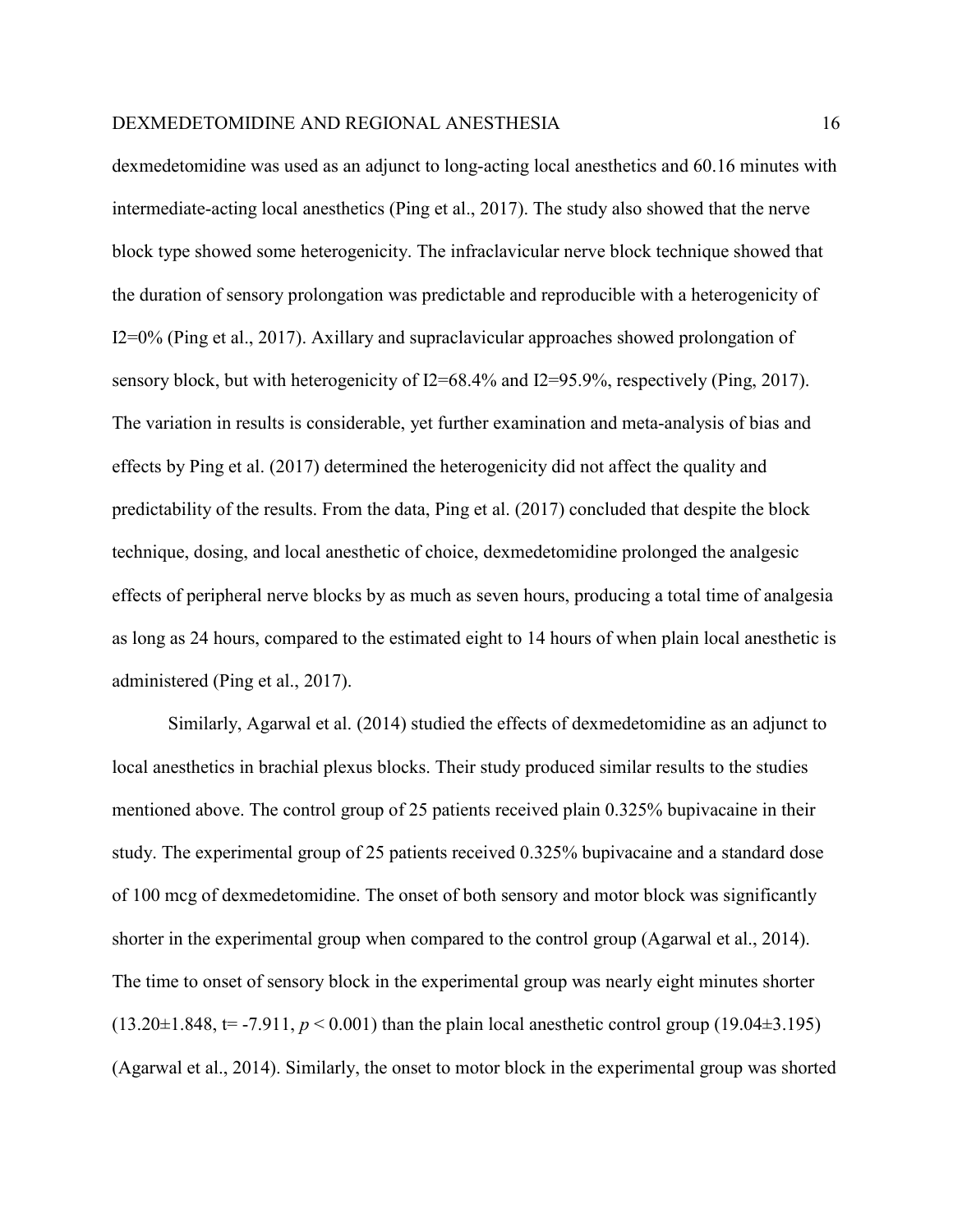by almost 10 minutes (16.3 $\pm$ 1.7, t= -9.6,  $p < 0.001$ ) when compared to the control group time to motor block onset (22.7±2.8) (Agarwal et al., 2014).

Duration of action was also assessed in the study by Agarwal et al. (2014). The data collected from the 50 patient, randomized control trial showed sensory and motor blockade lasting an average of 700 minutes in the experimental group (Agarwal et al., 2014). The control group duration was noted as an average of 200 minutes (Agarwal et al., 2014). Duration of analgesia was also examined and showed similar results. Duration of analgesia in the experimental group lasted almost 500 minutes longer, clocking at 776.4 minutes compared to the plain local anesthetic group averaging 241.4 minutes (Agarwal et al., 2014). Again, that data supports the idea that dexmedetomidine helps prolong regional blocks' analgesic effects. However, limitations of the study were the small sample size and patient population without significant comorbidities, warranting additional research in a wider variety of patients to help further validate the results of the study.

A study of a similar design to Agarwal et al. (2014) was conducted by Manjunatha et al. (2020). In the Manjunatha et al. (2020) trial, 70 patients were enrolled. Each patient received an ultrasound-guided supraclavicular block for an upper extremity surgery. The experimental group received 20 ml of 0.25% bupivacaine with 1 mcg/kg of dexmedetomidine. The control group received 20 ml of 0.25% bupivacaine only. Similar results were yielded. Onset was noted to be quicker with the addition of dexmedetomidine; however, the study does not delineate specific measurements (Manjunatha et al., 2020).. In addition, the duration of both sensory and motor block was substantially prolonged almost twice as long in the experimental group (863.8  $\pm$  106.8)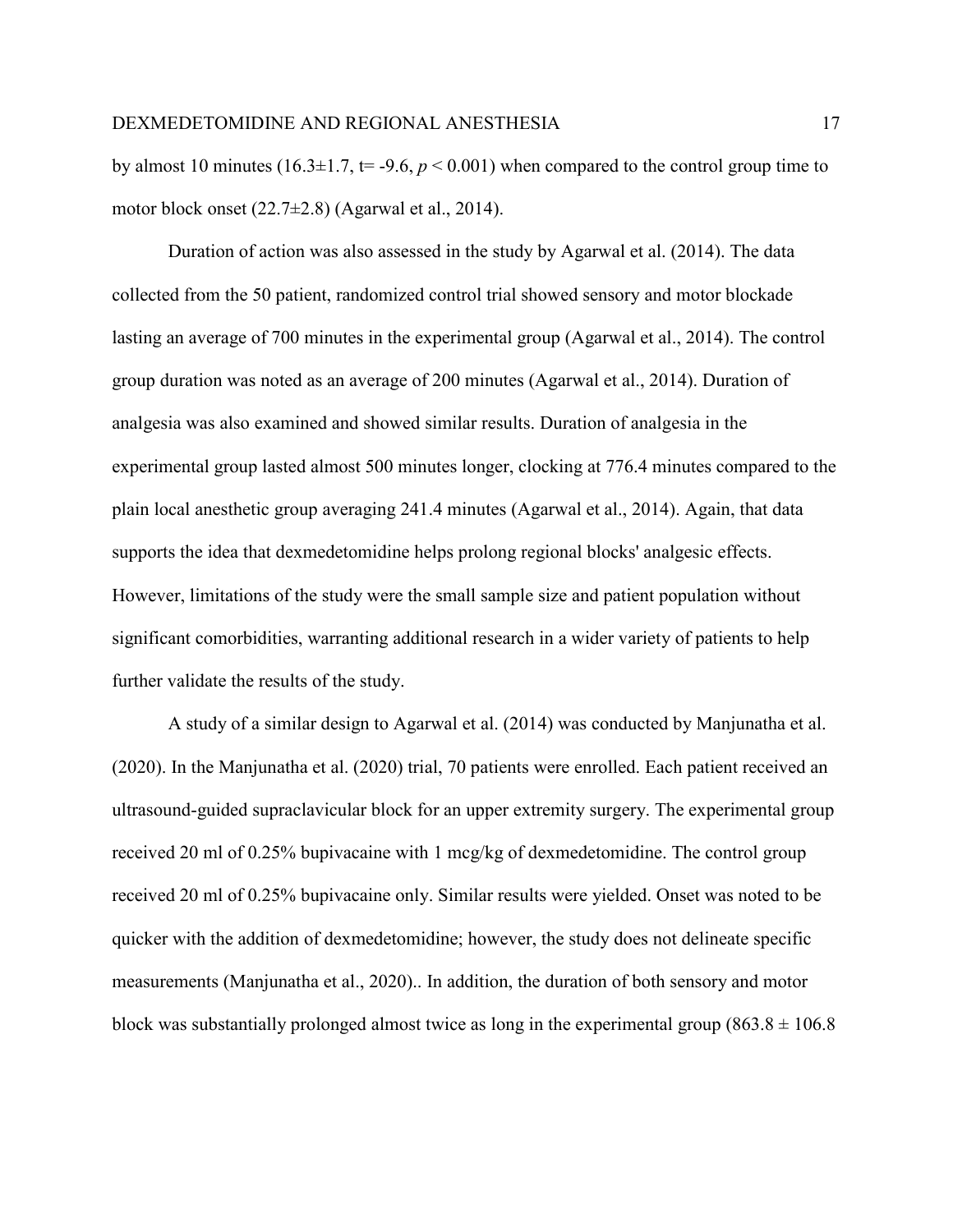min and 758.  $5 \pm 121.6$  min) compared to the control group (335.6  $\pm$  58.6 min and 308.4  $\pm$  71.8 min) (Manjunatha et al., 2020).

## **Dosing of Dexmedetomidine in Nerve Blocks**

Several studies examined the dosage of dexmedetomidine as an adjunct to regional anesthetic techniques. When examining non-weight-based dosing, several studies investigated the effects of dexmedetomidine in doses less than or greater than 50 mcg per regional block. Dai et al. (2018) completed a systematic review of 12 different studies, with a patient population of 617, that analyzed the effects of dexmedetomidine as an adjunct to upper extremity regional anesthetic techniques. From the pooled data, Dai et al. (2018) elicited dosing of dexmedetomidine greater than 50 mcg added to ropivacaine produced a longer duration of both sensory and motor block when compared to doses of 50 mcg or less. The study also stated that the duration of analgesia was prolonged with a mean difference of an additional 303.04 minutes with a confidence interval of 95% (228.84–377.24 minutes) and a degree of heterogenicity of 85% (Dai et al., 2018).

Like Dai et al. (2018), Hussain et al. (2017) investigated the efficacy of dexmedetomidine as an adjunct of regional anesthesia. They examined dosing in increments of less than or greater than 50 mcg compared to a control group with plain local anesthetics. The study shows that doses greater than 50 mcg added to various local anesthetics prolonged sensory and motor block and decreased the onset of both sensory and motor blocks, leading to an overall increase in the duration of regional block compared to plain local anesthetics (Hussain et al., 2017). The study also showed that hemodynamic effects were more prevalent in the group with dosing greater than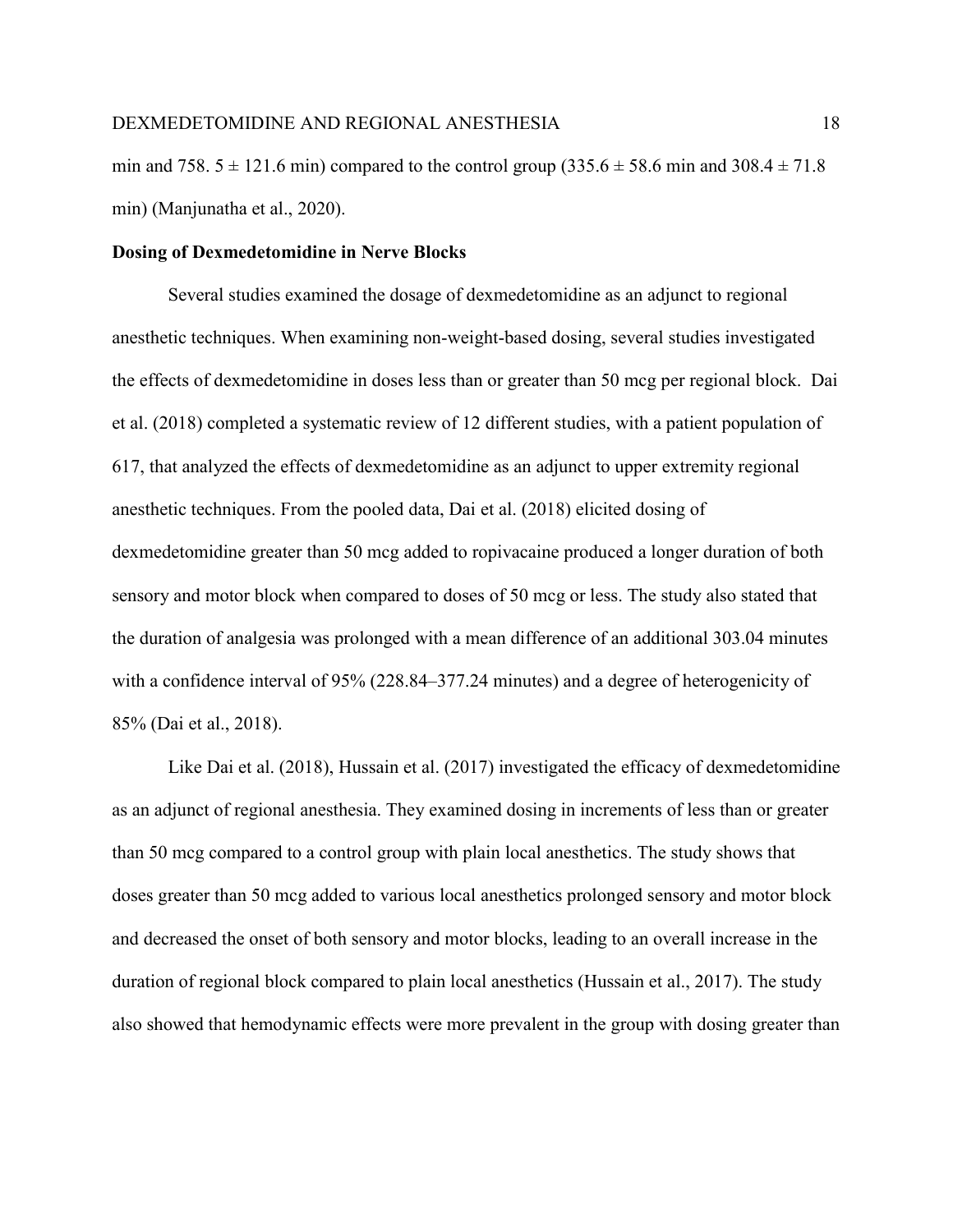50 mcg. Still, the hemodynamic changes were not significant enough that additional or more invasive hemodynamic monitoring was necessary (Hussain et al., 2017).

Two independent studies by Vorobeichik et al. (2017) and Rao & Rajan (2021) investigated the use of dexmedetomidine in regional anesthetic techniques and yielded similar results. Vorobeichik et al. (2017) conducted a systematic review and meta-analysis of 32 different trials examining the effects of perineural dexmedetomidine. Their study supports the idea that dexmedetomidine added to regional blocks increased duration of action and decreased time to onset of both motor and sensory block. The study concluded that a dose between 50 and 60 mcg maximized the benefits of dexmedetomidine as an additive while mitigating the adverse hemodynamic effects, like bradycardia and hypotension, reported with greater dosing (Vorobeichik et al., 2017).

Rao & Rajan (2021) also examined the effects of dexmedetomidine in peripheral nerve blocks. They analyzed data from 34 studies with a pool of 2007 patients. Their research and analysis supported the dosing of 50 to 60 mcg of dexmedetomidine used as an adjunct in peripheral nerve blocks. Their examination of the available data also showed that 50 to 60 mcg added to peripheral nerve blocks maximized the sensory blockade without hemodynamic instability reported with higher dosing (Rao & Rajan, 2021).

Jung et al. (2017) examined the effects of various weight-based dosing of dexmedetomidine as an additive to interscalene blocks for patients undergoing arthroscopic shoulder surgery. Ninety-seven patients were enrolled in a trial and then divided into four test groups. The control group was administered 20 ml of 0.5% ropivacaine with 2 ml of normal saline. The three trial groups were administered 20 ml of 0.5% ropivacaine with weight-based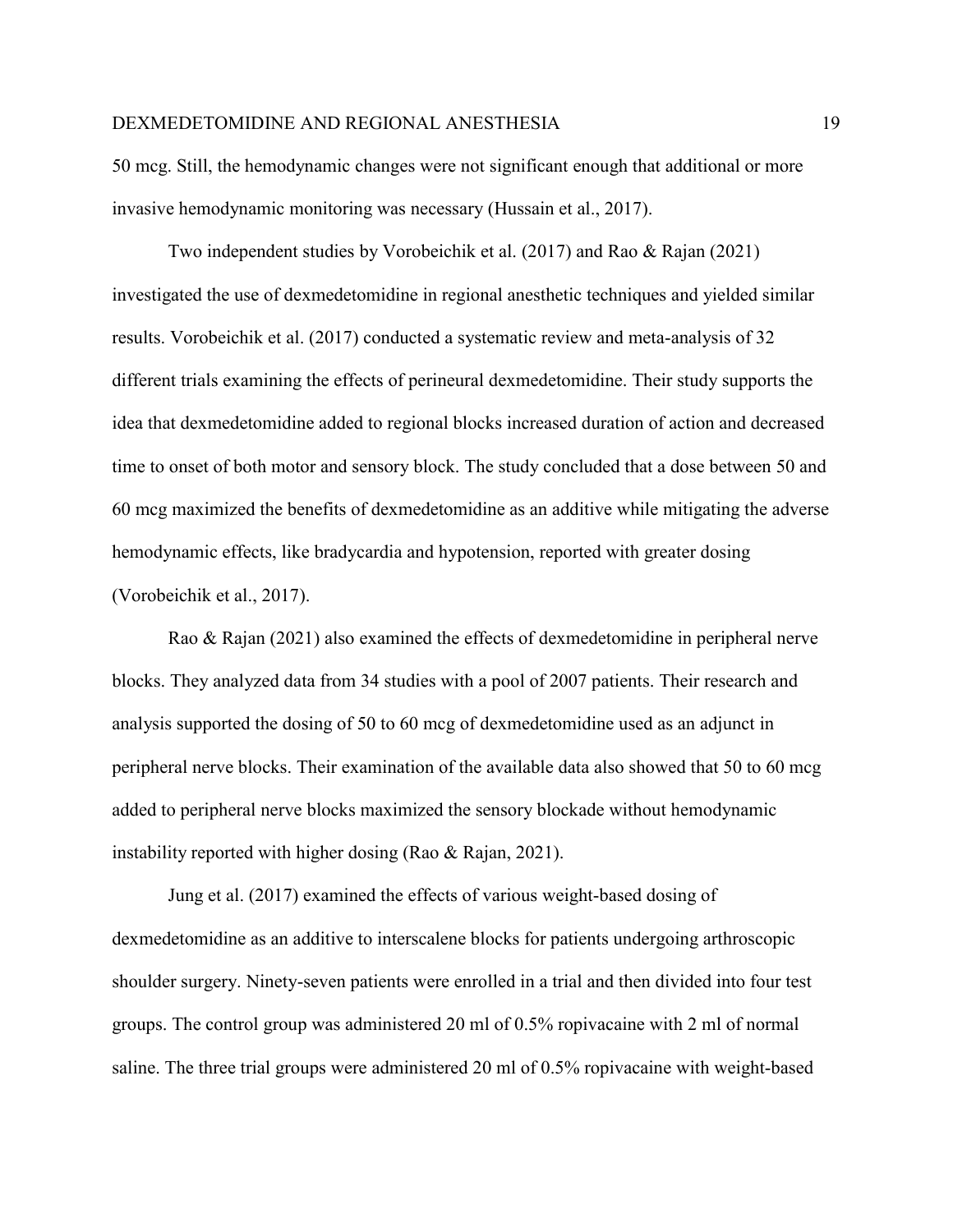dosing of 1 mcg/kg, 1.5 mcg/kg, and 2 mcg/kg of dexmedetomidine, respectively. Dosing calculations utilized ideal body weight via the Broca calculation of IBW= Height (cm) – x, where  $x = 100$  for men and 105 for women. In this study, brachial plexus blocks were utilized as postoperative pain control rather than the primary anesthetic technique as each patient underwent general anesthesia after regional block placement.

The study by Jung et al. (2017) revealed incremental increases in dosing produced hemodynamic changes that were more significant in the trial dexmedetomidine groups versus the control groups. From the study, there was no significant difference in the block duration in groups one and two, 1 mcg/kg and 1.5 mcg/kg. Group three, which received 2 mcg/kg of dexmedetomidine, showed more significant, transient episodes of hypotension; however, the duration and pain control quality of the block lasted as much as three hours longer than group two (1.5 mcg/kg) and the overall duration of the block lasted up to 20 hours (Jung et al., 2017). The authors identified several limitations to this study. They mention that the American Society of Anesthesiology (ASA) physical status classification and total body weight were higher in the trial group than in the control group. With higher ASA physical status classifications in the control group, patients typically have significant comorbidities, like obesity, that may affect the metabolism of medications used in the trial. To help negate that observation, ideal body weight was used to calculate all perineural dexmedetomidine administrations (Jung et al., 2017).

A study by Thakur et al. (2017) examined the effects of dexmedetomidine at doses of 0.5 and 1 mcg/kg added to 2% lidocaine for patients receiving axillary nerve blocks. Their study enrolled 104 patients divided into three equal-sized groups: one control and two trial groups. When looking at the data gathered from the study, the addition of both 0.5 and 1 mcg/kg of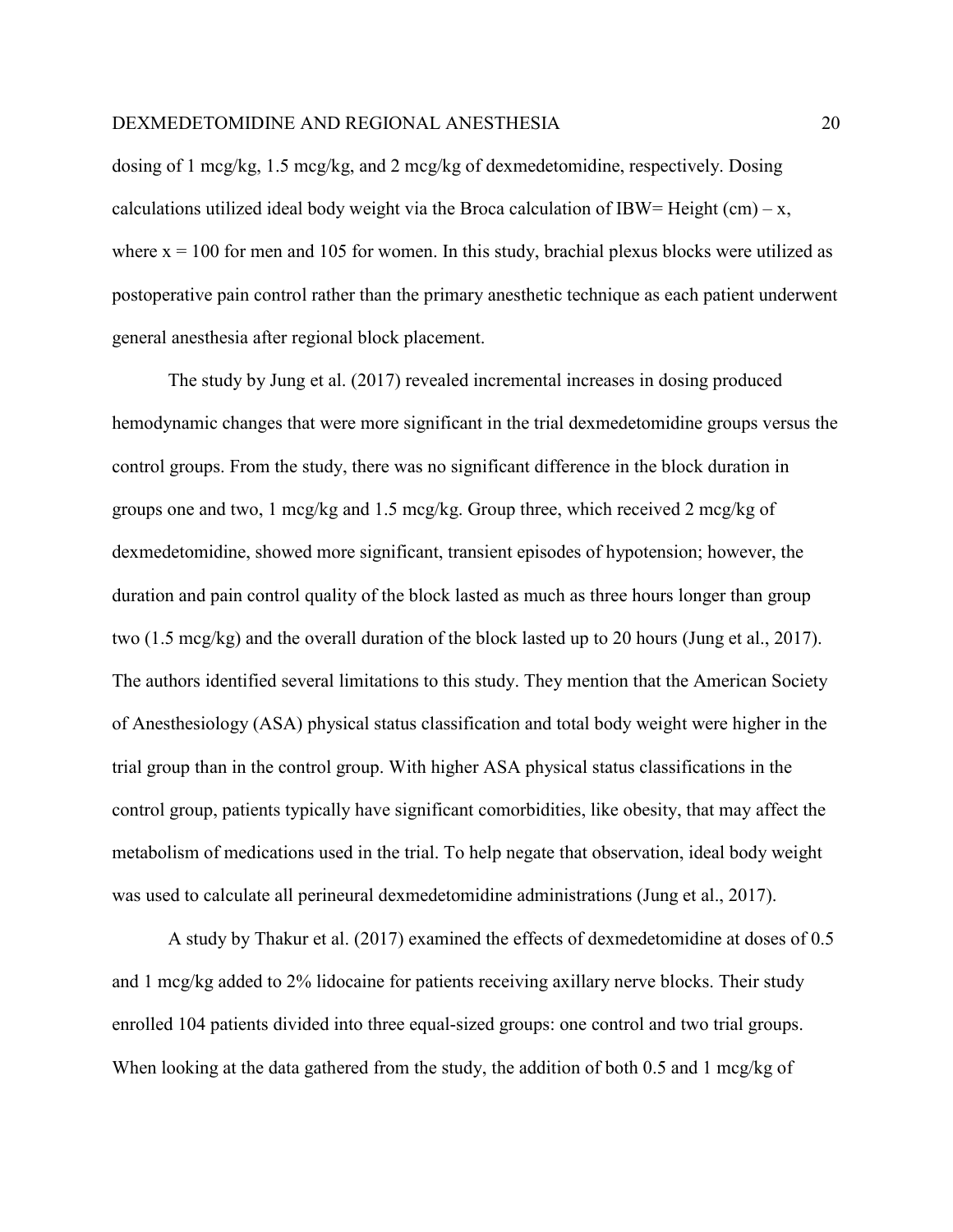dexmedetomidine used in conjunction with 2% lidocaine prolonged the duration of analgesia by as much as 395.9 minutes (Thakur et al., 2017). When comparing the control group, that received plain 2% lidocaine to the two trial groups that received 0.5 and 1 mcg/kg of dexmedetomidine, the study showed that the addition of dexmedetomidine prolonged the time until the request for the first dose of supplemental analgesics in both experimental groups. In the 0.5 mcg/kg group, 30% required additional analgesia in the first six hours after their procedure (Thakur et al., 2017). Eighty percent of patients who received 1 mcg/kg of dexmedetomidine as an additive to their axillary block required analgesics in the six-hour post-operative period. Despite the need for rescue analgesics, both groups required less than the plain 2% lidocaine group, where 100% of patients in that group analgesics needed within the first six hours post operatively (Thakur et al., 2017). A limitation of this study was the lack of ultrasound. The authors noted that ultrasound may have helped facilitate a better block placement and a reduction in the total volume of 2% lidocaine used to achieve adequate analgesia (Thakur et al., 2017).

## **Quality of Analgesia**

In a study by Tripathi et al. (2016), perineural dexmedetomidine was compared to perineural clonidine in ultrasound-guided brachial plexus blocks. In this study, 60 patients were enrolled and divided randomly into two, 30 patient groups. The control group received 1 mcg/kg of clonidine, and the experimental group received 1 mcg/kg of dexmedetomidine. Both groups received 39 ml of 0.25% bupivacaine as a local anesthetic in the peripheral block. Tripathi et al. (2016) defined the quality of analgesia on a one to four scale with the following score definitions: a score of one signified unsuccessful block placement, a score of two was correlated with moderate pain complaints from the patient that required supplemental analgesia, a score of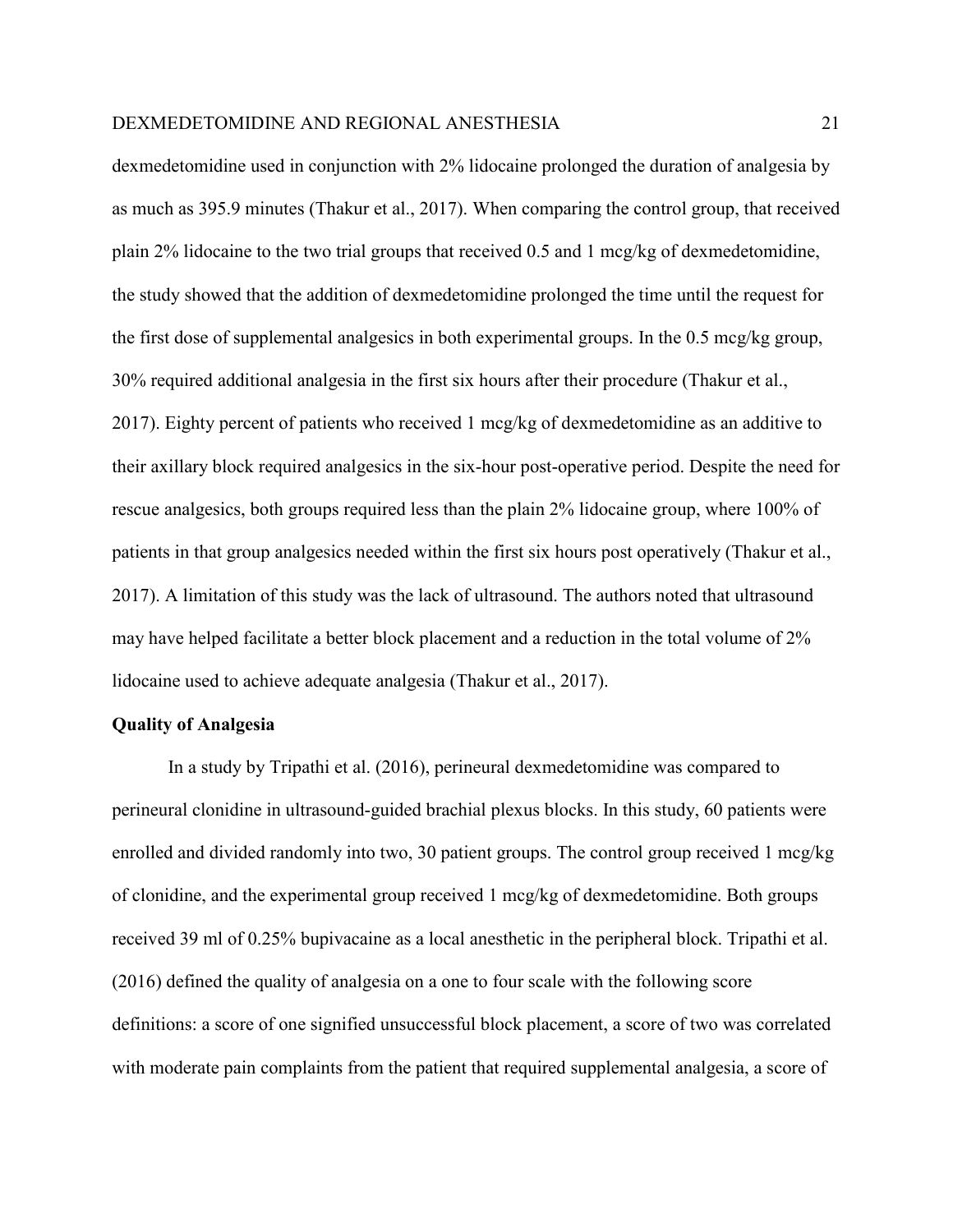three was correlated with minor complaints of discomfort that required supplemental analgesia, and a score of four was associated with no complaints and 'excellent analgesia' (Tripathi et al., 2016). Data from the study suggests that the addition of dexmedetomidine to 0.25% bupivacaine produced more satisfactory and higher quality analgesia, with 80%, 24 of the 30 participants, scoring a four on the quality scale (Tripathi et al., 2016). A total of six members of the dexmedetomidine group scored a three on the quality scale. In comparison, members of the clonidine group did not score as highly, with 60%, 18 of 30 participants, scoring a three on the quality scale. The remaining 40%, 12 of 30 participants, did score a four. Although the study's sample size was small, the data collected supports dexmedetomidine as the superior additive choice to help improve the overall quality of peripheral nerve block anesthesia (Tripathi et al., 2016).

Rao & Rajan (2021) examined the efficacy of dexmedetomidine as an additive to peripheral and neuraxial nerve blocks. A meta-analysis of 18 independent studies supported that the addition of dexmedetomidine to peripheral nerve blocks improved the overall quality and analgesia of peripheral nerve blocks compared to plain local anesthetics (Rao & Rajan, 2021). However, criteria to define the quality of peripheral nerve blockade were not defined by the study.

#### **Pain Scores & Rescue Analgesic Use**

 Hussain et al. (2017) examined the total analgesic consumption during the 24-hour period following a patient's procedure. Their meta-analysis uncovered that the need for rescue or supplemental analgesics in the immediate postoperative period was reduced in the dexmedetomidine trial group compared to plain local anesthetics (Hussain et al., 2017). Hussain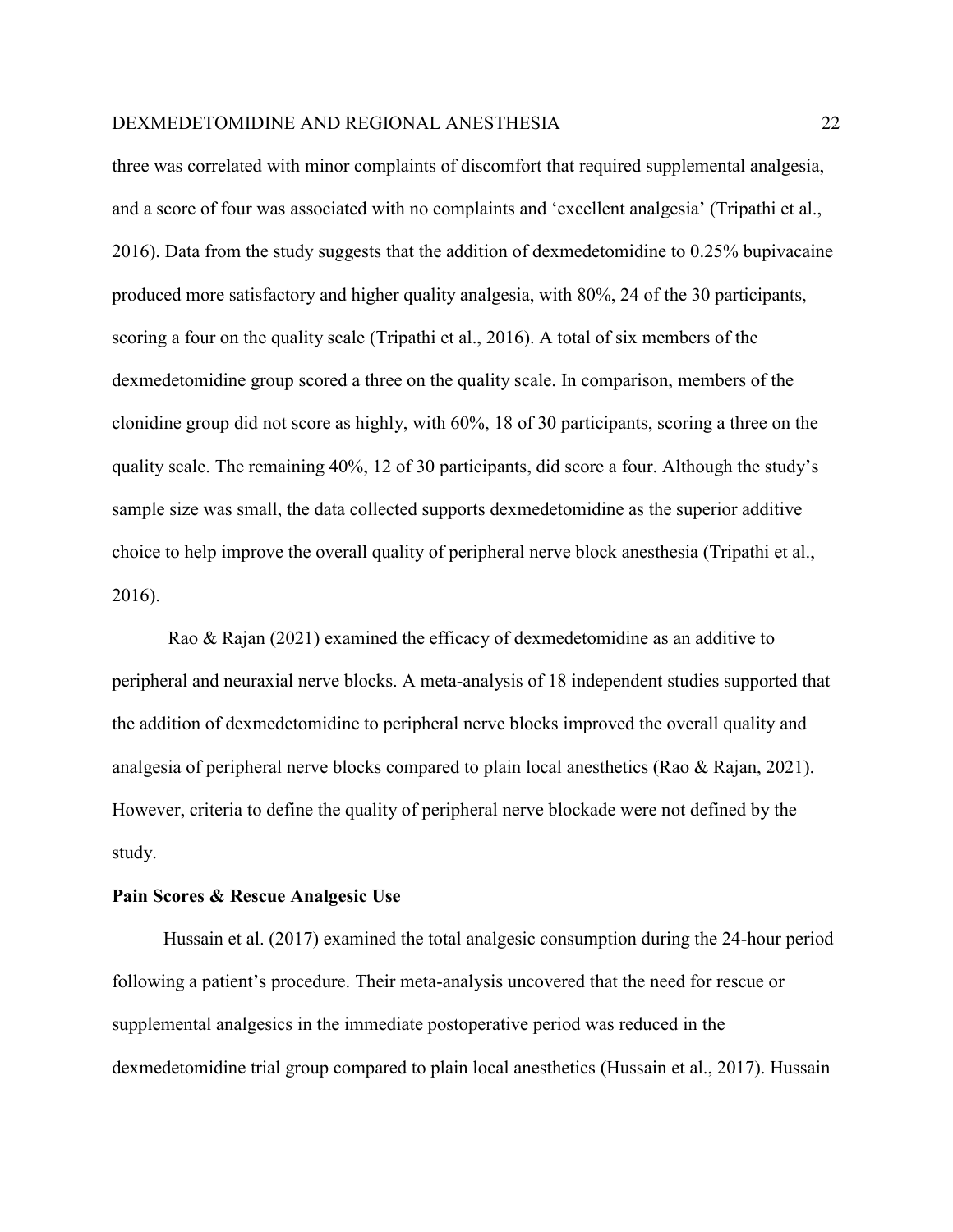et al. (2017) demonstrated data extracted from several studies included in their meta-analysis,

showing the difference in analgesic consumption over the first 24-hour postoperative period in

Table 1 below.

# **Table 1.**

*Individual Study Data for Postoperative Pain with the Use of Dexmedetomidine Versus Control at 24-Hour Follow-Up*

| Study                                                                          | <b>Sample Size Used</b><br>for Data Analysis | Analgesic<br><b>Used</b> | <b>Analgesic Consumption</b><br><b>With Dexmedetomidine</b> | <b>Analgesic Consumption</b><br><b>With Control</b> | $\boldsymbol{P}$ |
|--------------------------------------------------------------------------------|----------------------------------------------|--------------------------|-------------------------------------------------------------|-----------------------------------------------------|------------------|
| Ammar and Mahmoud, <sup>16</sup> 2012                                          | 60                                           | Morphine                 | 4.9 $(0-8.0)$ mg*                                           | 13.6 $(4.0-16.0)$ mg*                               | $P = 0.005$      |
| Bengisun et al, $17$ 2014                                                      | 50                                           | Lornoxicam               | $8(11.8)$ mg <sup>+</sup>                                   | 20.2 (17.5) mg <sup>+</sup>                         | $P = 0.01$       |
| Das et al, <sup>19</sup> 2014                                                  | 80                                           | Diclofenac               | $11$ of $40†$                                               | 25 of 40 <sup>t</sup>                               | P < 0.01         |
| Fritsch et al, <sup>21</sup> 2014                                              | 61                                           | Piritramide              | 19.4 (15.7) mg†                                             | 23.3 (19.8) mg†                                     | $P = 0.38$       |
| Abdallah et al. <sup>14</sup> 2015                                             | 65                                           | Morphine                 | $49.9(40.1 - 59.7)$ §                                       | 58.9 (50.8–67.1) §                                  | $P = 0.326$      |
| Bharti et al, <sup>30</sup> 2015                                               | 54                                           | Diclofenac               | 2 doses $(0-3$ doses)                                       | $2$ doses $(0-3$ doses)                             | P < 0.0001       |
| Kathuria et al. $^{24}$ 2015                                                   | 40                                           | Diclofenac               | $60.00(39.25)$ mgt                                          | 120.00 (56.55) mgt                                  | $P = 0.001$      |
| Kaur et al, $25$ 2015                                                          | 90                                           | Diclofenac               | 5 of 45 <sup>†</sup>                                        | 12 of 45 <sup>+</sup>                               | $P = 0.059$      |
| *Median amount of analgesic used (interquartile range) reported.               |                                              |                          |                                                             |                                                     |                  |
| †Mean (SD) reported.                                                           |                                              |                          |                                                             |                                                     |                  |
| tNumber of patients who required injections.                                   |                                              |                          |                                                             |                                                     |                  |
| §Mean (CI) reported.                                                           |                                              |                          |                                                             |                                                     |                  |
| llMedian number of doses of analgesic required (interquartile range) reported. |                                              |                          |                                                             |                                                     |                  |

NR indicates not reported.

*Note.* Adapted from "Optimal Dose of Perineural Dexmedetomidine for Interscalene Brachial Plexus Block to Control Postoperative Pain in Patients Undergoing Arthroscopic Shoulder Surgery. A Prospective, Double-Blind, Randomized Controlled Study" by Hussain et al., 2017, *Regional anesthesia and pain medicine*, *42*(2), 184–196.

As shown in Table 1 above, several studies examined by Hussain et al. (2017) supported the idea that using dexmedetomidine as an adjunct to peripheral nerve blocks reduced the overall consumption of analgesics 24 hours after surgery. However, the studies examined by Hussain et al. (2017) utilized several different postoperative analgesics and pain rating scales, making it challenging to conclude dexmedetomidine's effectiveness at decreasing pain scores and the need for rescue analgesics in the postoperative period. Despite being unable to pool the data they collected, Hussain et al. (2017) mentioned in their analysis that five of their 12 selected studies show a decreased requirement for postoperative analgesics in the 24 hours post-procedure in the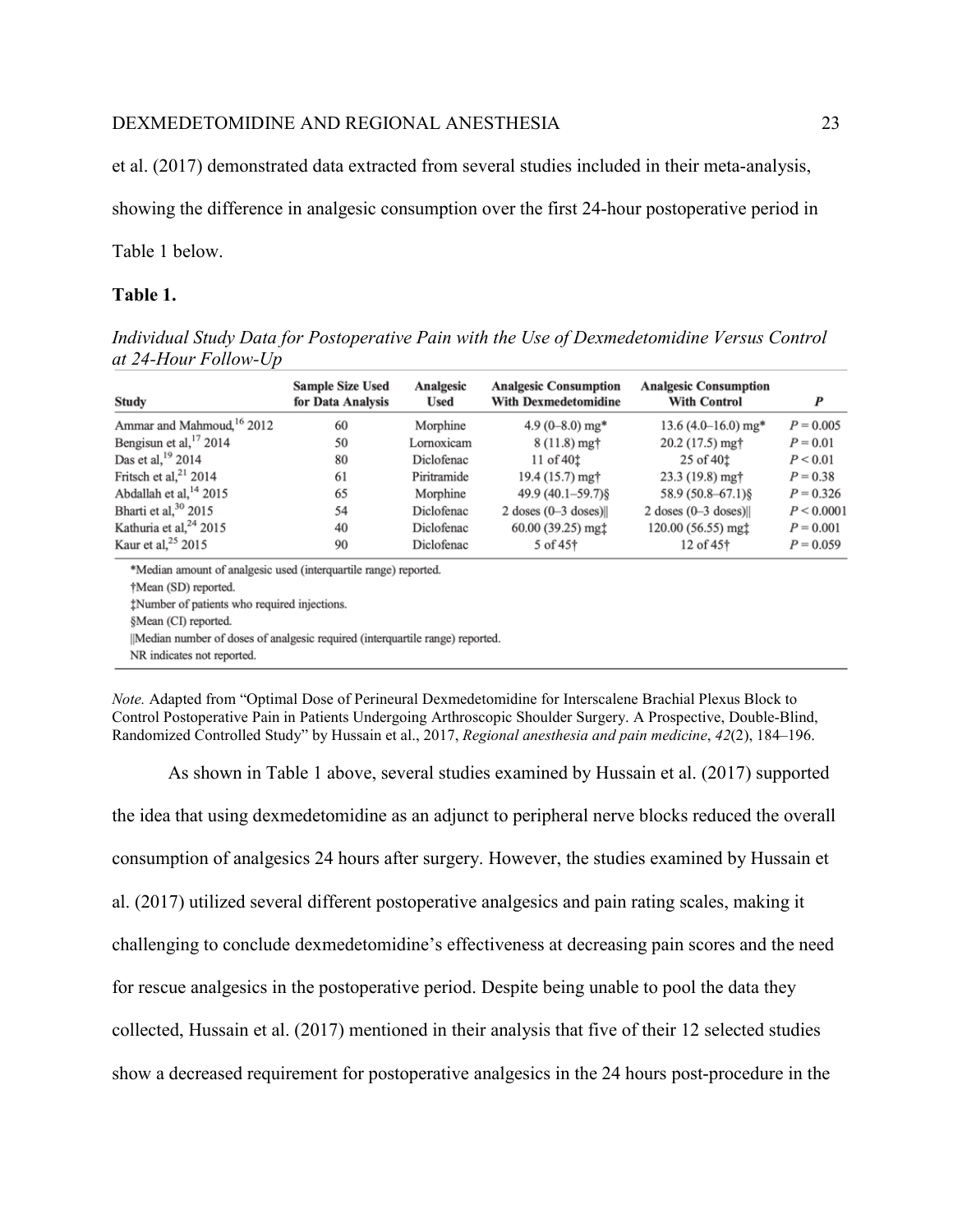trial groups that received dexmedetomidine as an adjunct to local anesthetic when compared to the control of plain local anesthetics (Hussain et al., 2017). Three of the 12 studies showed no difference in pain scores or need for analgesics between trial and control groups (Hussain et al., 2017).

Jung et al. (2017) also assessed pain scores and the need for rescue analgesia in the postoperative period. From their study of 90 patients, the data collected showed that pain scores on the numeric pain scale were lower in the trial groups treated with perineural dexmedetomidine compared to the placebo control group treated with plain local anesthetics at 12 and 18 hours after surgery. However, there was no reported difference in pain scores or need for analgesics 24 and 36 hours postoperatively (Jung et al., 2017). They concluded that although perineural dexmedetomidine extended the duration of action and sensory blockade, numeric pain scores in both the trial and control group were similar at the 24-hour mark and that multimodal analgesia should be utilized before the pain control efficacy of the nerve block wears off (Jung et al., 2017).

Vorobeichik et al. (2017) conducted a systematic review of 34 separate studies, with a patient population of 2007 patients, investigating the efficacy of dexmedetomidine as an adjunct to brachial plexus blocks. Of those 34 examined trials, 26 trials examined local anesthetic/dexmedetomidine peripheral nerve block analgesic outcomes. Cumulative 24-hour analgesic consumption was reported directly in eight of the 34 trials. When combined with local anesthetics, dexmedetomidine decreased the oral morphine equivalent consumption by an average of 10.2 milligrams (mg) (95% CI [-15.3, -5.2], (*p* < 0.0001, I2 1⁄4 83%) (Vorobeichik et al., 2017).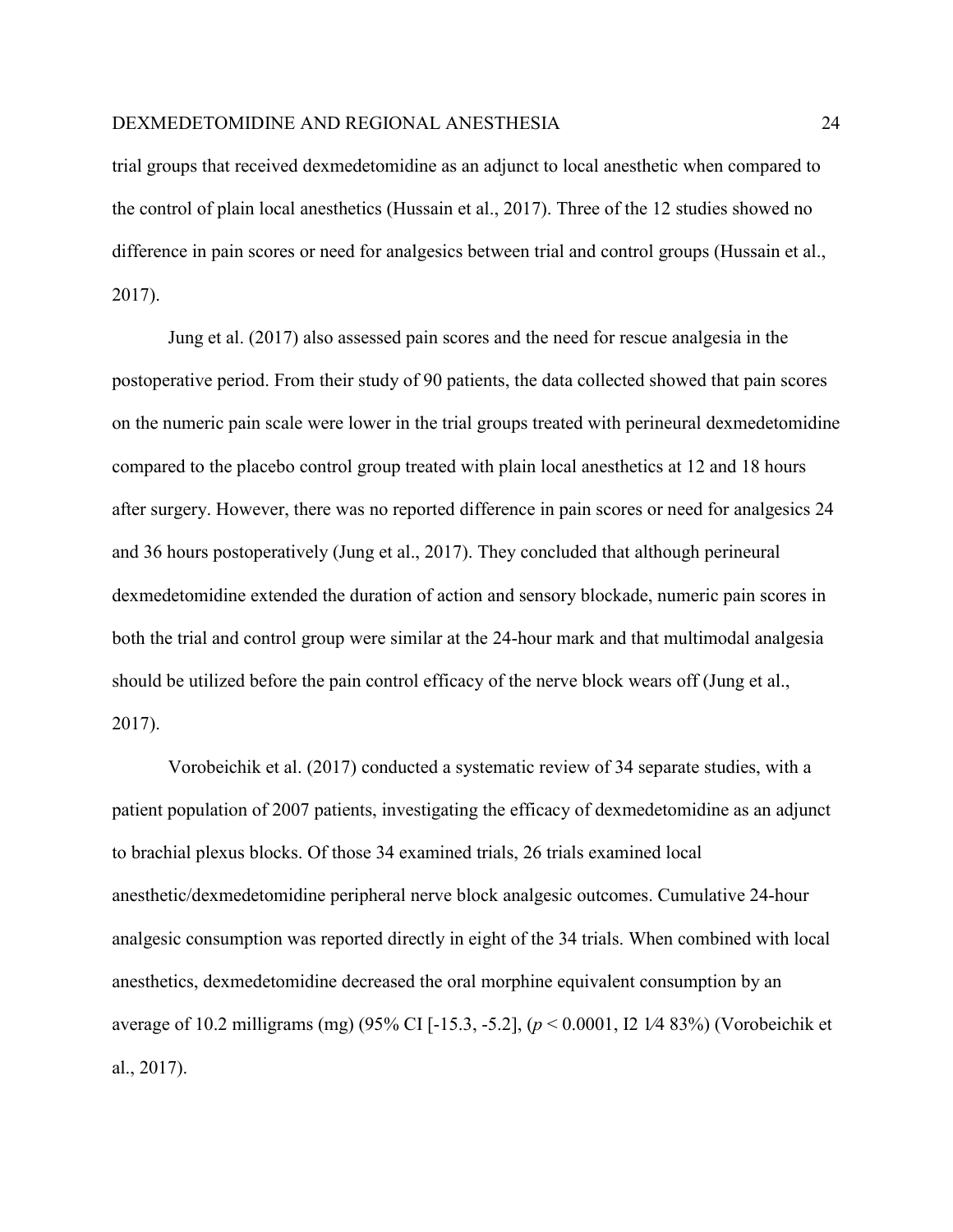Pain rating scores were also scrutinized by Vorobeichik et al. (2017). Seven of the 34 trials looked at pain scores 24 hours after surgery. The limited number of studies reported a slight decrease, less than one point on a zero to 10 pain rating scale (Vorobeichik et al., 2017). Overall, there were several limitations to the study by Vorobeichik et al. (2017). The definition of duration of analgesia varied, including time to first analgesic request, time to pain score greater than three or four on a scale of 0-10, or time to patient reporting surgical site pain. The inconsistency in measurement scales was a limitation of the study as the frank variation from study to study made it difficult to draw concrete conclusions (Vorobeichik et al., 2017).

El-Boghdadly et al. (2017) also included an examination of the postoperative analgesic requirement. Their study examined the difference between clonidine and dexmedetomidine used perineurally in brachial plexus blocks. Their meta-analysis of 14 different studies examined a patient population of 868 patients. Like the studies mentioned above, El-Boghdadly et al. (2017) found inconsistencies in how the individual studies reviewed report pain scores and analgesic consumption, proving a limitation of the overall study. However, the duration of analgesia was assessed in 12 of the 14 studies included in their meta-analysis. El-Boghdadly et al. (2017) concluded that compared to clonidine, dexmedetomidine prolonged total analgesic effect by a factor of 1.2 providing a longer duration of complete analgesia (*p* < .00001). The authors inferred that the prolonged analgesic effects might reduce the overall need for rescue and supplemental analgesics in the postoperative period (El-Boghdadly et al., 2017).

Dai et al. (2018) also examined pain scores in the postoperative period. Unfortunately, the data pool utilized multiple different pain rating scales. The authors felt that not enough data was collected using one pain scale to conduct an appropriate comparison, proving to be a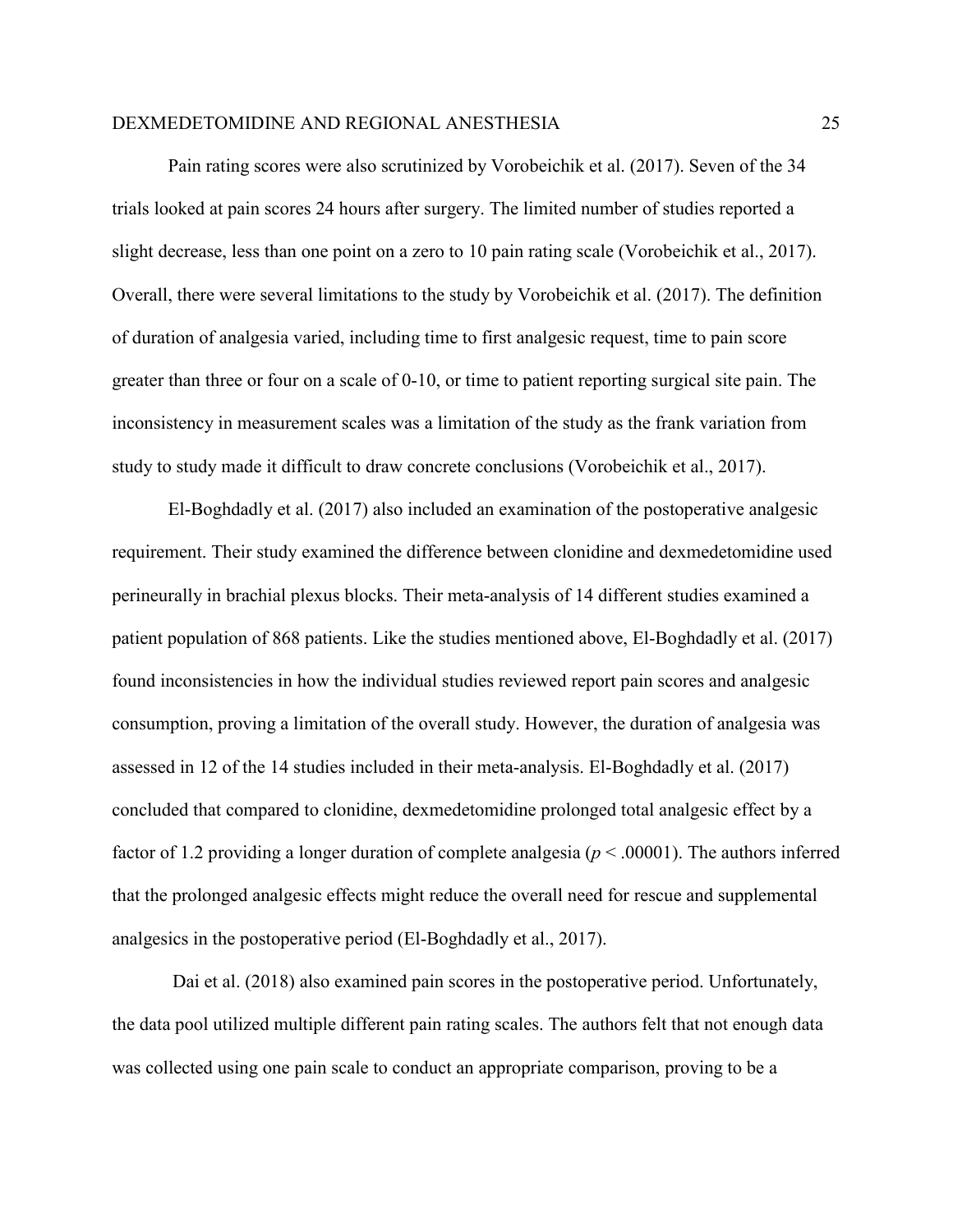limitation of the study. However, the overall trend from the data examined does reflect the idea dexmedetomidine reduced pain scores and the consumption of postoperative opioids (Dai et al., 2018).

# **Side Effects of Dexmedetomidine in Nerve Blocks**

As an alpha two adrenoceptor agonist, dexmedetomidine's side effect profile has been well described. Intravenous dexmedetomidine has the potential to cause transient hypertension with rapid bolus administration, bradycardia, and hypotension (Weerink et al., 2017). Asku & Bicer (2017) examined the off-label use of dexmedetomidine as an additive to brachial plexus blocks as a means of reducing the total volume of local anesthetic needed to achieve surgical anesthesia. From their study of 50 patients, several different side effects were recorded. Between the control and the trial group, changes in heart rate and blood pressure were noted in the trial group only. Heart rates were recorded in five, 10, and 15-minute intervals for the first 120 minutes after block placement. In the trial group, statistically significant decreases in heart rate from basal heart rate were noted for the first 90 minutes after block placement ( $p < 0.05$ ) (Asku & Bicer, 2017). In the trial group, heart rates were reported to decrease from  $77.5 \pm 14.5$  to a range of  $66.5 \pm 8.9$  at the 60-minute mark. Heart rates averaged in the mid 60's for the first 90 minutes after block placement (Asku & Bicer, 2017). No significant changes in heart rate were observed in the control group (Asku & Bicer, 2017).

Mean arterial blood pressure (MAP) values were recorded at similar intervals, however statistically significant decreases in MAP were not as prevalent  $(p \le 0.1)$ . The basal MAP reading for both the control and the experimental group averaged  $100 \pm 16.0$  (Asku & Bicer, 2017). With the addition of dexmedetomidine, MAP readings dipped slightly to  $92.1 \pm 14.8$ , at the 15-, 60-,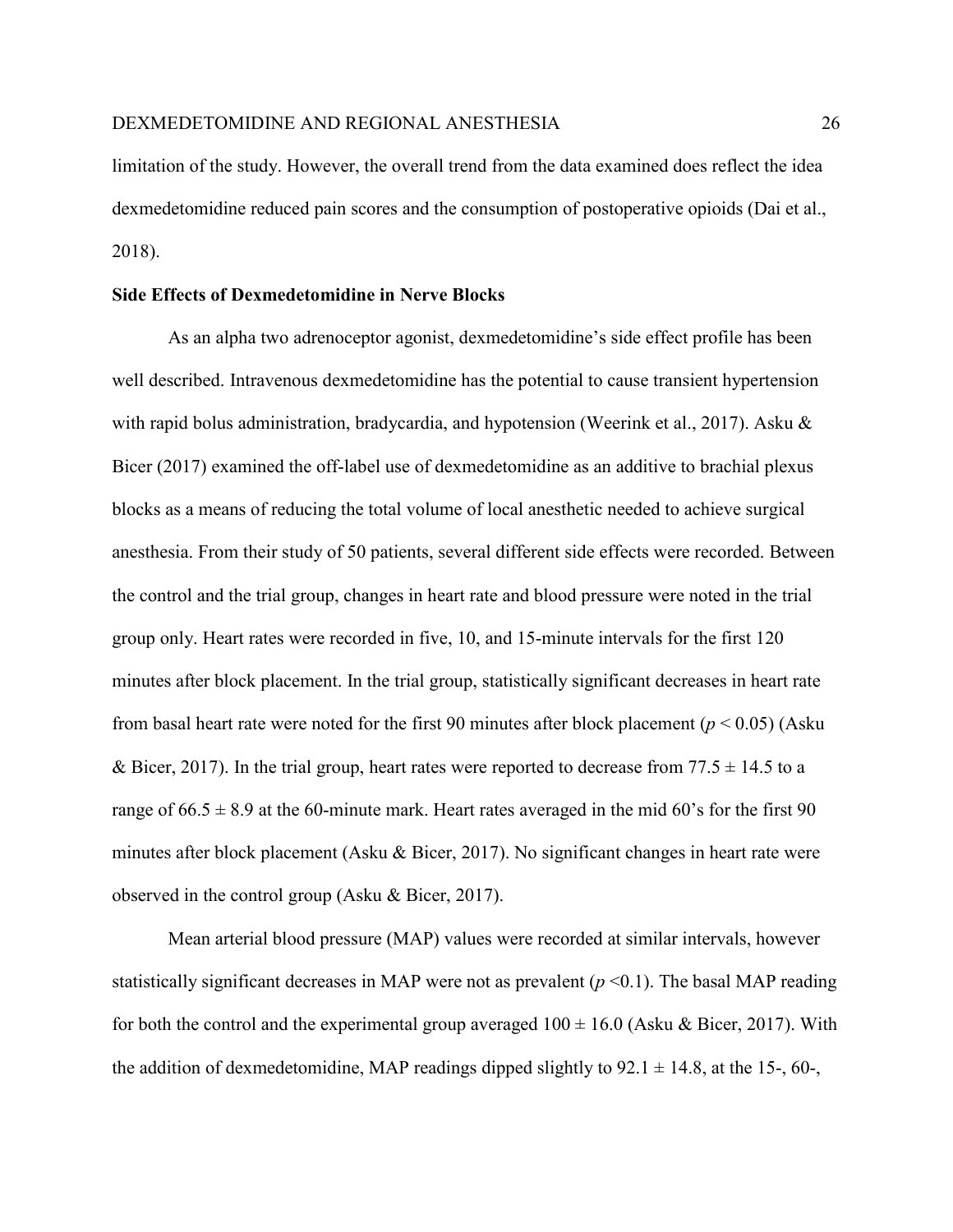and 90-minute intervals after block placement (Asku & Bicer, 2017). At no point were these hemodynamic changes noted to be outside of normal hemodynamic parameters but were decreased from the basal readings before placement of the brachial plexus block (Asku & Bicer, 2017).

Another study that examined the hemodynamic effects of dexmedetomidine as an additive to regional anesthetics was by Nazir & Jain (2016). Their study consisted of 70 patients, all of whom were ASA I or II, undergoing upper extremity surgeries. All 70 patients received an ultrasound-guided supraclavicular block with 38 ml of 0.25% bupivacaine. The control group received plain local anesthetic and the experimental group 1 mcg/kg of dexmedetomidine in addition to the 0.25% bupivacaine. Basal heart rates were recorded before block placement in each member of both groups. Heart rates were measured at various intervals for the first 150 minutes after block placement. In the experimental group, heart rates were noted to be decreased from baseline as many as 15 to 20 beats per minute at the 15 through 90-minute measurements (Nazir & Jain, 2016). During the study, no patient became dangerously bradycardic necessitating emergent intervention as noted in other studies, such as the study by Ping et al. (2017). At the 120-minute measurements, heart rates in both the experimental group returned to near basal rates and were similar to those documented in the control group. No significant changes in heart rate were noted in the control group (Nazir & Jain, 2016).

## **Discussion**

As an adjunct to regional anesthesia for shoulder surgery, the literature supports dexmedetomidine as a method of extending both the sensory and motor blockade achieved by local anesthetics used in regional anesthesia. Dai et al. (2018), Ping et al. (2017), and Hussain et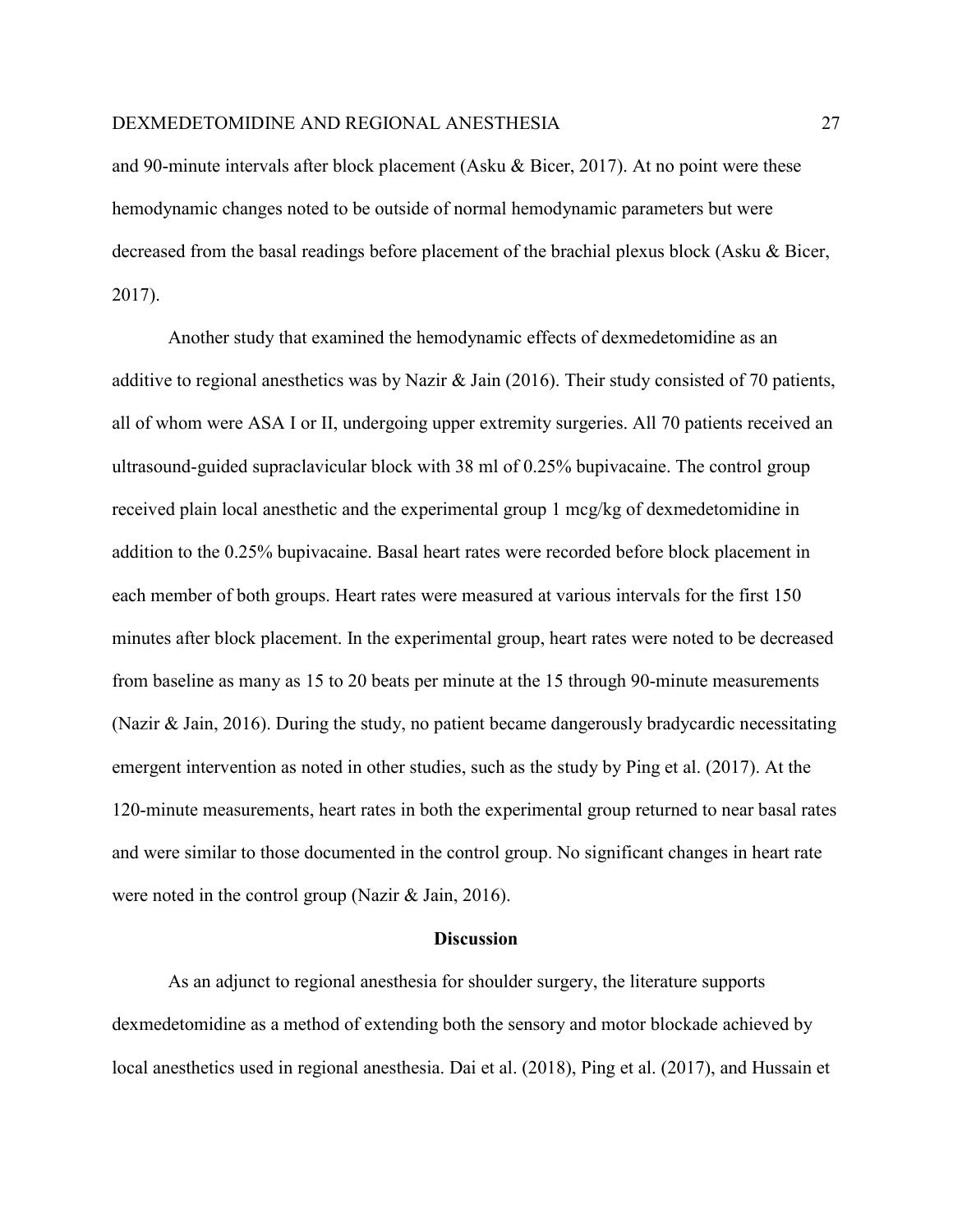al. (2017) all concluded that the inclusion of dexmedetomidine in regional blocks both hastened the onset of motor and sensory block by an average of three minutes, and it extended the duration of both blocks by an average of 220 minutes. Agarwal et al. (2014) conducted a similar experiment which concluded that using dexmedetomidine and 0.325% levobupivacaine extended the duration of regional blocks by an average of 500 minutes, for a total duration of 700 minutes. Each study yielded evidence supporting dexmedetomidine's efficacy for extending the period of sensory and motor blocks and providing extended pain relief for patients.

The dose of dexmedetomidine did influence the duration of pain relief gained. Dai et al. (2018) and Hussain et al. (2017) examined dosing less than and greater than 50 mcg of dexmedetomidine in a regional block. The study showed that dosing above 50 mcg had a better efficacy for extending the durational analgesic effect. A meta-analysis by Vorobeichik et al. (2017) also supported dosing above 50 mcg. Vorobeichik et al. (2017) concluded that the optimal dose to achieve the maximal prolongation of pain relief without adverse side effects is 50 to 60 mcg. Weight based dosing was also examined. Jung et al. (2017) examined weight-based dosing in increments of 1.0, 1.5, and 2.0 mcg/kg added to regional blocks. The study concluded that the optimal dose to achieve the maximal benefits of dexmedetomidine was 1.5 mcg/kg, which produced pain relief for an additional three hours without negative side effects such as hypotension and bradycardia (Jung et al., 2017).

Several studies examined the efficacy of perineural dexmedetomidine as an opioid sparing technique. For example, Hussain et al. (2017) examined the total consumption of analgesics in the 24-hour post-operative period in patients who received dexmedetomidine as an adjunct to their regional nerve blocks. Their meta-analysis concluded that the experimental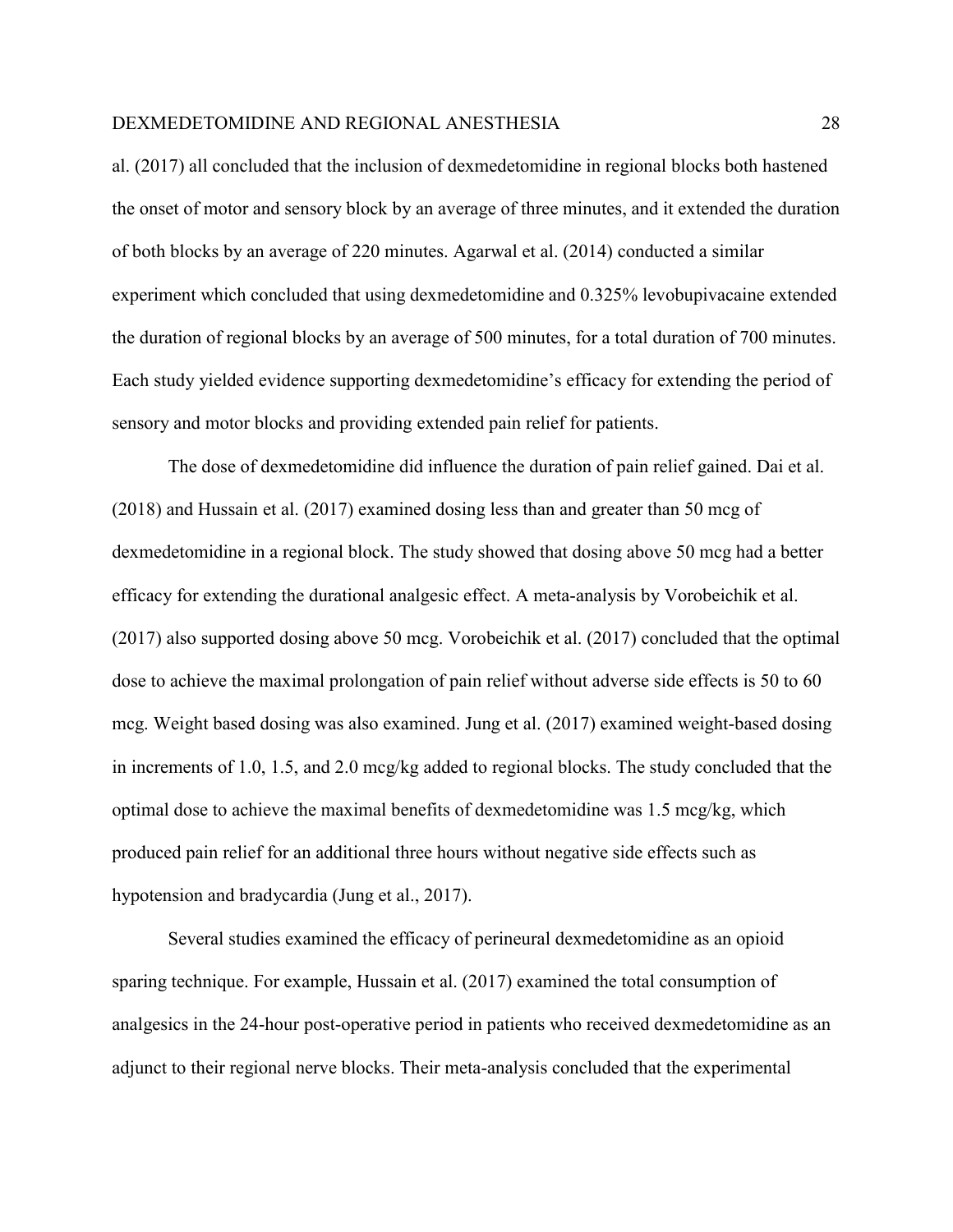groups that received adjunct dexmedetomidine consistently consumed a lower amount of both opioid and non-opioid rescue analgesics immediately after the procedure and in the first 24 hours post procedure. Vorobeichik et al. (2017) also supported dexmedetomidine as an opioid sparing technique. They determined that in the 24 hour post-operative period that perineural dexmedetomidine decreased the oral morphine equivalent consumption by an average of 10.2 mg (Vorobeichik et al., 2017).

#### **Limitations & Literature Gaps**

When comparing the studies above, several limitations are noted: the first is the small sample sizes. Studies by Manjunatha et al. (2020), Agarwal et al. (2014), and Somsounder et al. (2019) all enrolled small cohorts with populations of less than 100 participants, making the results difficult to apply to the public. Other limitations in the data are the variation in technique, local anesthetics used, and dosing of dexmedetomidine utilized as an adjunct. These noted variations can produce substantial differences in the data collected as there was no standardization in study methods across each of the studies included in the literature review.

Many studies focus heavily on the onset and duration of the peripheral nerve block more than the prolongation of pain control. Several studies touched upon 24-hour post-operative pain scale ratings and the need for rescue narcotics or analgesics a day out from surgery. Yet, there was limited data collected about hours zero – 24. The lack evidence makes drawing conclusions about the efficacy of pain control during the first 24 hours difficult.

Another variable that created a gap in the literature was the local anesthetic used in brachial plexus blocks. Each study described a different local anesthetic of choice, and sometimes multiple local anesthetics were examined within a single meta-analysis. Although the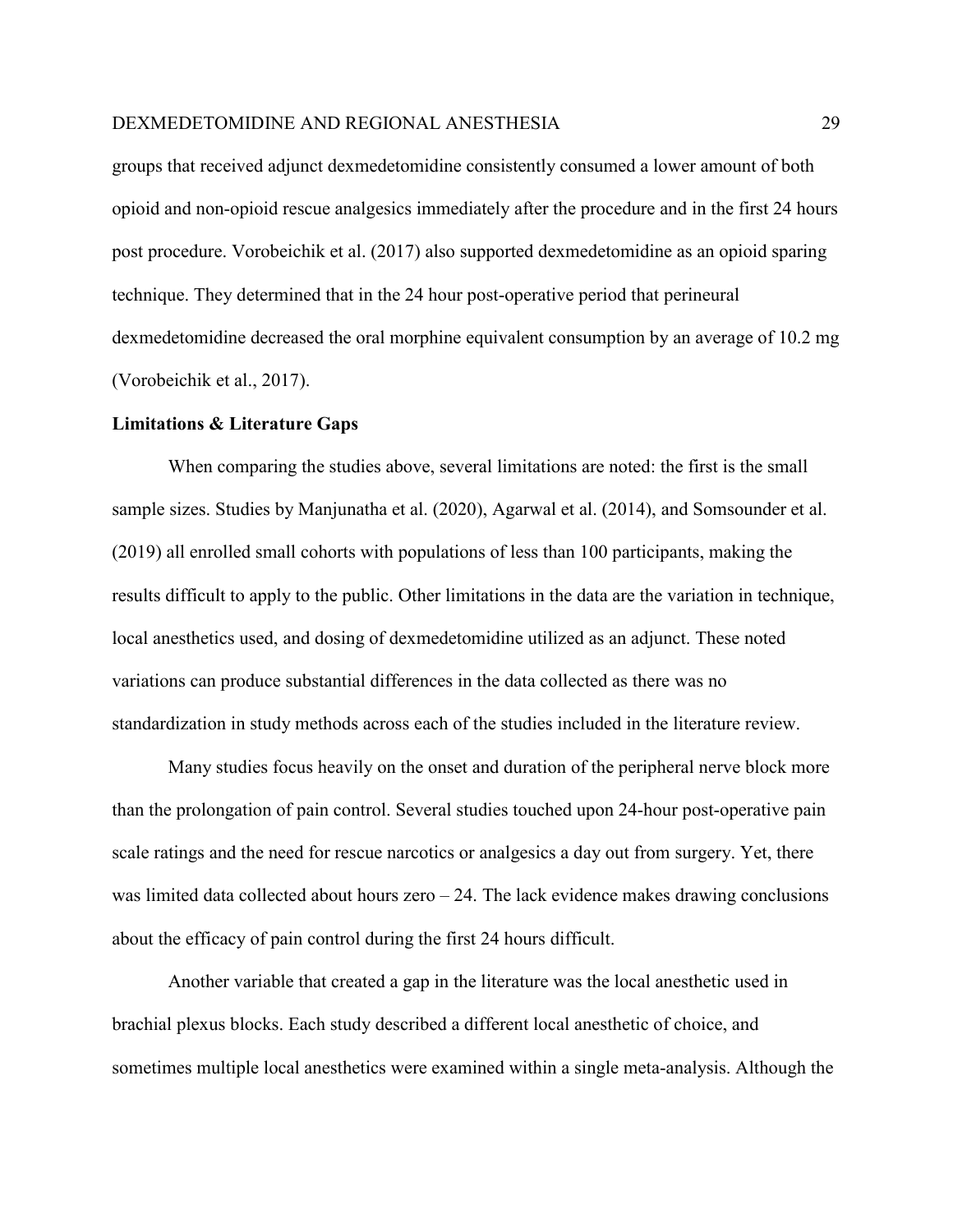drug class is the same, the effects of each individual drug may play an influential role in the effects of adjunct perineural dexmedetomidine.

With less than 100 participants, multiple small studies examined dexmedetomidine as an adjunct to local anesthetics. These small sample size randomized control trials, each with a different local anesthetic studied, make the generalizability of the results difficult to apply to all patient populations. Also, patients enrolled in these trials mainly were ASA class I or II patients without significant comorbidities. This also makes applying the results to the public difficult as many patients presenting for surgery often have significant comorbidities. More research is warranted with larger patient populations and patients with varying ASA classifications to better understand the use of perineural dexmedetomidine as an opioid/narcotic sparing technique.

#### **Recommendations**

The literature supports the use of dexmedetomidine to prolong the duration of sensory and motor blockade in regional nerve blocks. The data supports the idea that as sensory block is prolonged, the need for rescue analgesics and opioids in the post-operative period is consistently reduced when dexmedetomidine is utilized as an adjunct with plain local anesthetics. When utilized, the most efficacious dose of perineural dexmedetomidine ranges from 50 to 60 mcg, with the effects being achieved using both weight-based and non-weight-based dosing calculations (Jung et al., 2017; Vorobeichik et al., 2017; Dai et al., 2018). When examining current practice, the use of perineural dexmedetomidine does appear to be a viable and effective adjunct to plain local anesthetics and can pragmatically be utilized as a means of sparing opioids in the post-operative period.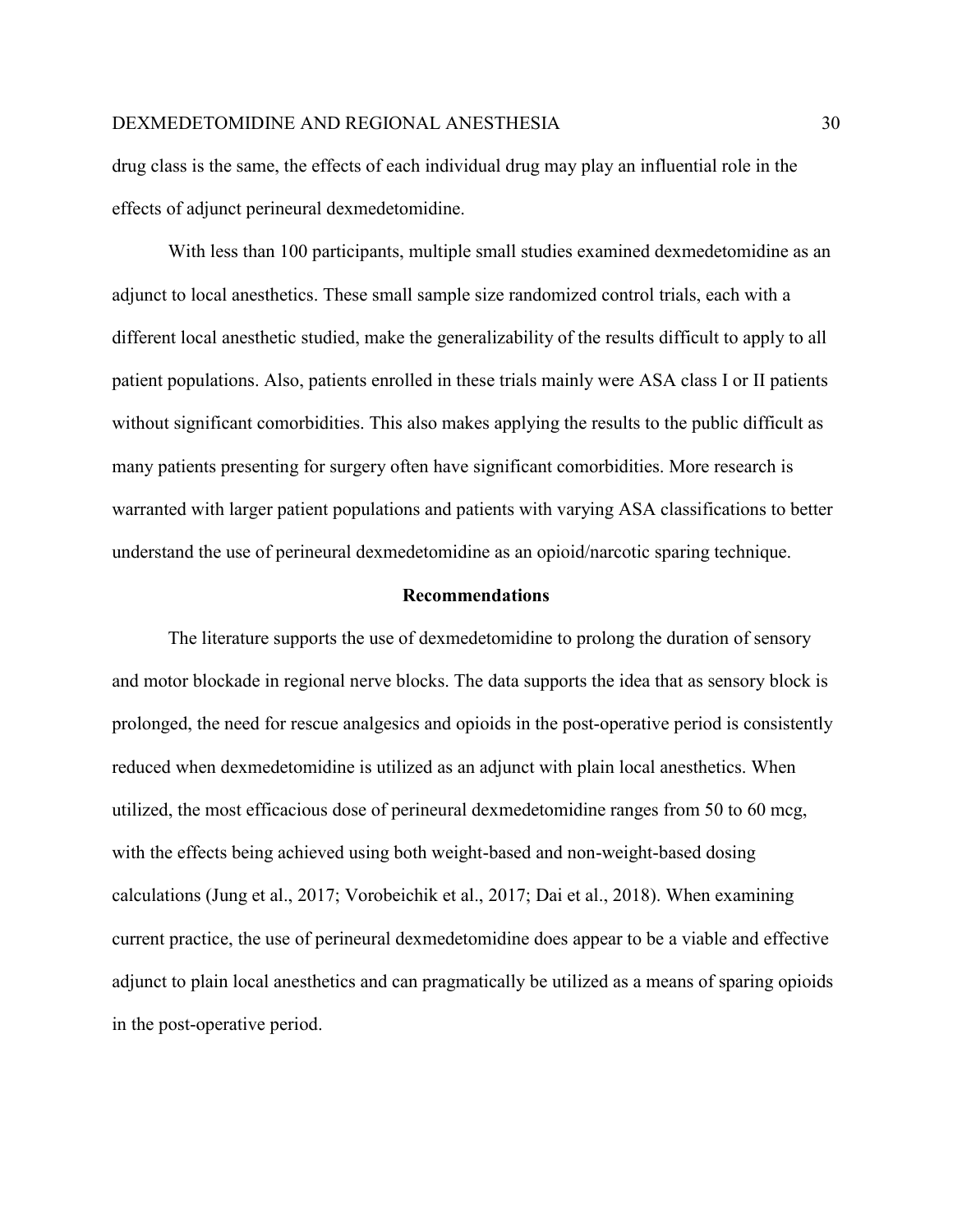#### **Conclusion**

Regardless of the chosen technical approach, brachial plexus peripheral nerve blocks are widely accepted forms of surgical anesthesia and post pain control measures for patients undergoing upper extremity procedures (Urits et al., 2020; Hewson et al., 2019). Plain, longacting local anesthetics such as 0.5% ropivacaine and 0.5% bupivacaine are often the chosen agents to provide anesthesia and analgesia for as long as 14 hours after an upper extremity procedure (Hewson et al., 2019; Ding et al., 2017). As discussed above, dexmedetomidine used as an adjunct to plain local anesthetics can prolong the analgesic effect of regional nerve blocks utilized for shoulder surgery by as long as 24 hours. Studies have concluded that including dexmedetomidine as an adjunct to regional anesthesia has decreased the need for opioids in the post-operative period by as much as 64% (Trop & McClain, 2020).

By increasing the duration of motor and sensory blockade, perineural dexmedetomidine extends the pain control benefits on regional blocks utilized for shoulder surgery. The longer the nerve block lasts, the lesser the need for opioids to help with pain control in the post-operative period. As the consumption of opioids decreases, the potential risk of suffering adverse reactions to such medications is also lessened. The literature does support the use of dexmedetomidine as an adjunct to regional anesthesia and the potential opioid-sparing benefits. However, more organized research is warranted to support further dexmedetomidine's effect as an opioid-sparing technique.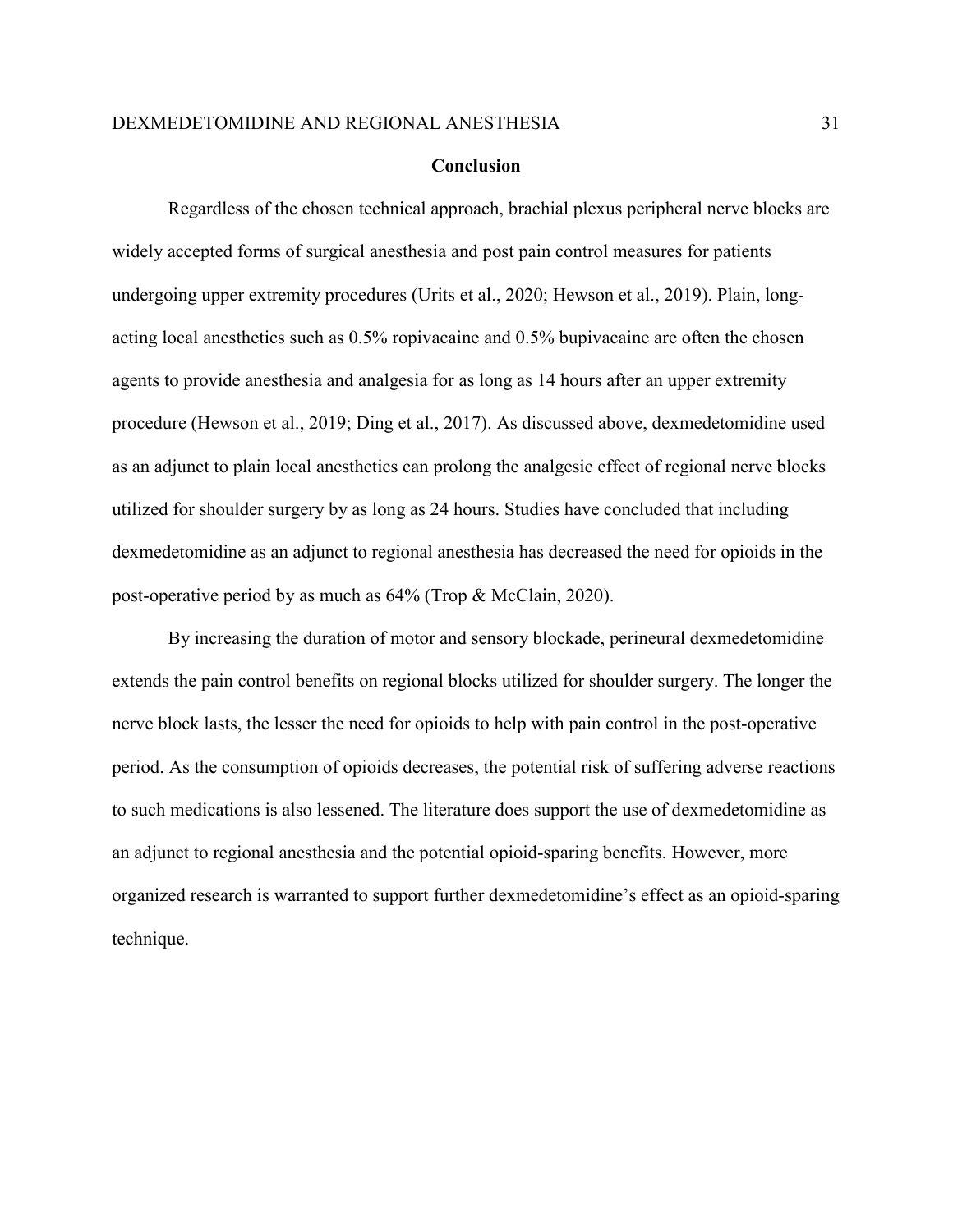#### **References**

Agarwal, S., Aggarwal, R., & Gupta, P. (2014). Dexmedetomidine prolongs the effect of bupivacaine in supraclavicular brachial plexus block. *Journal of Anaesthesiology, Clinical Pharmacology, 30*(1), 36-40.<https://doi.org/10.4103/0970-9185.125701>

Athwal, G. (2019, October 1). *Shoulder Arthroscopy*. AAOS.Org. https://orthoinfo.aaos.org/en/treatment/shoulder-arthroscopy/

Aksu, R., & Bicer, C. (2017). Addition of dexmedetomidine to bupivacaine in supraclavicular brachial plexus block. *Clinical and Investigative Medicine, 40*(3), E111- E116. [https://doi.org/10.2fifty11/cim.v40i3.28390](https://doi.org/10.25011/cim.v40i3.28390)

- Dai, W., Tang, M., & He, K. (2018). The effect and safety of dexmedetomidine added to ropivacaine in brachial plexus block: A meta-analysis of randomized controlled trials. *Medicine (Baltimore), 97*(41), e12573.<https://doi.org/10.1097/MD.0000000000012573>
- Ding, D. Y., Mahure, S. A., Mollon, B., Shamah, S. D., Zuckerman, J. D., & Kwon, Y. W. (2017). Comparison of general versus isolated regional anesthesia in total shoulder arthroplasty: A retrospective propensity-matched cohort analysis. *Journal of Orthopaedics, 14*(4), 417-424.<https://doi.org/10.1016/j.jor.2017.07.002>
- El-Boghdadly, K., Brull, R., Sehmbi, H., & Abdallah, F. W. (2017). Perineural dexmedetomidine is more effective than clonidine when added to local anesthetic for supraclavicular brachial plexus block: a systematic review and meta-analysis. *Anesthesia and Analgesia*, *124*(6), 2008–2020.<https://doi.org/10.1213/ANE.0000000000002014>
- Grant, S. A., & Auyong, D. B. (2017). Upper limb ultrasound guided regional anesthesia. In *Ultrasound Guided Regional Anesthesia* (pp. 41–61). Oxford University Press.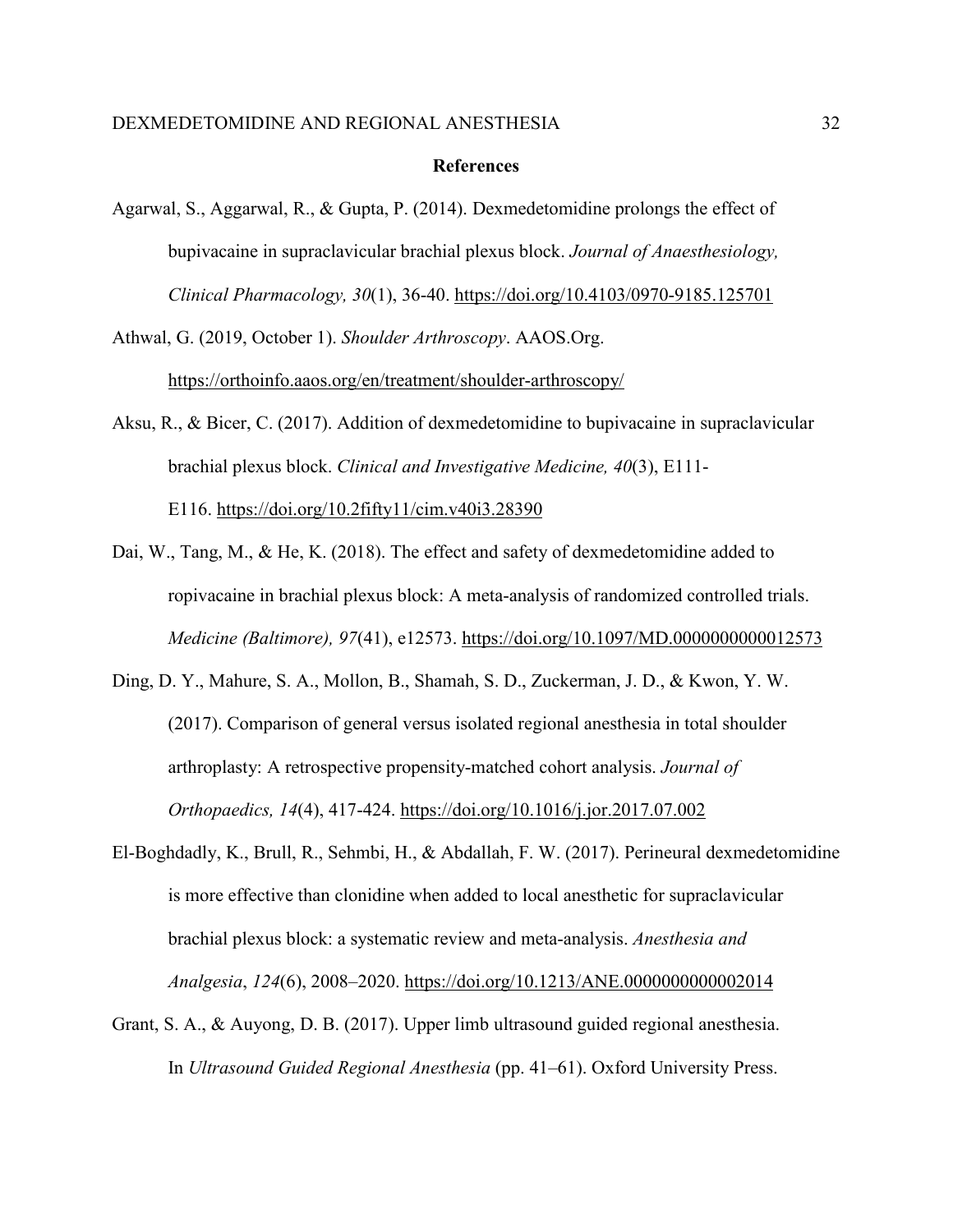Gautier, P., Vandepitte, C., & Gadsden, J. (2021, October 4). *Ultrasound-guided interscalene brachial plexus nerve block*. NYSORA. Retrieved February 10, 2022, from [https://www.nysora.com/techniques/upper-extremity/intescalene/ultrasound-guided](https://www.nysora.com/techniques/upper-extremity/intescalene/ultrasound-guided-)interscalene-brachial-plexus-block/

- Gil, J. A., Gunaseelan, V., DeFroda, S. F., Brummett, C. M., Bedi, A., & Waljee, J. F. (2019). Risk of prolonged opioid use among opioid-naïve patients after common shoulder arthroscopy procedures. *The American Journal of Sports Medicine*, *47*(5), 1043– 1050.<https://doi.org/10.1177/0363546518819780>
- Hewson, D. W., Oldman, M., & Bedforth, N. M. (2019). Regional anaesthesia for shoulder surgery. *BJA Education*, *19*(4), 98–104.<https://doi.org/10.1016/j.bjae.2018.12.004>
- Hussain, N., Grzywacz, V. P., Ferreri, C. A., Atrey, A., Banfield, L., Shaparin, N., & Vydyanathan, A. (2017). Individual study data for postoperative pain with the use of dexmedetomidine versus control at 24-hour follow-up. *Regional Anesthesia and Pain Medicine*, *42*(2), 184– 196.<https://doi.org/10.1097/AAP.0000000000000564>
- Irene, S., Claudio, C., Zotti, O., Werner, H., Köstenberger Markus, Rudolf, L., Chiara, L., Elisabetta, D., & Oliver, K. (2021). A randomised, non-inferiority study of chloroprocaine 2% and ropivacaine 0.75% in ultrasound-guided axillary block. *Scientific Reports (Nature Publisher Group), 11*(1) http://dx.doi.org/10.1038/s41598-021-89483-y
- Jung, H. S., Seo, K. H., Kang, J. H., Jeong, J., Kim, Y., & Han, N. (2018). Optimal dose of perineural dexmedetomidine for interscalene brachial plexus block to control postoperative pain in patients undergoing arthroscopic shoulder surgery: A prospective,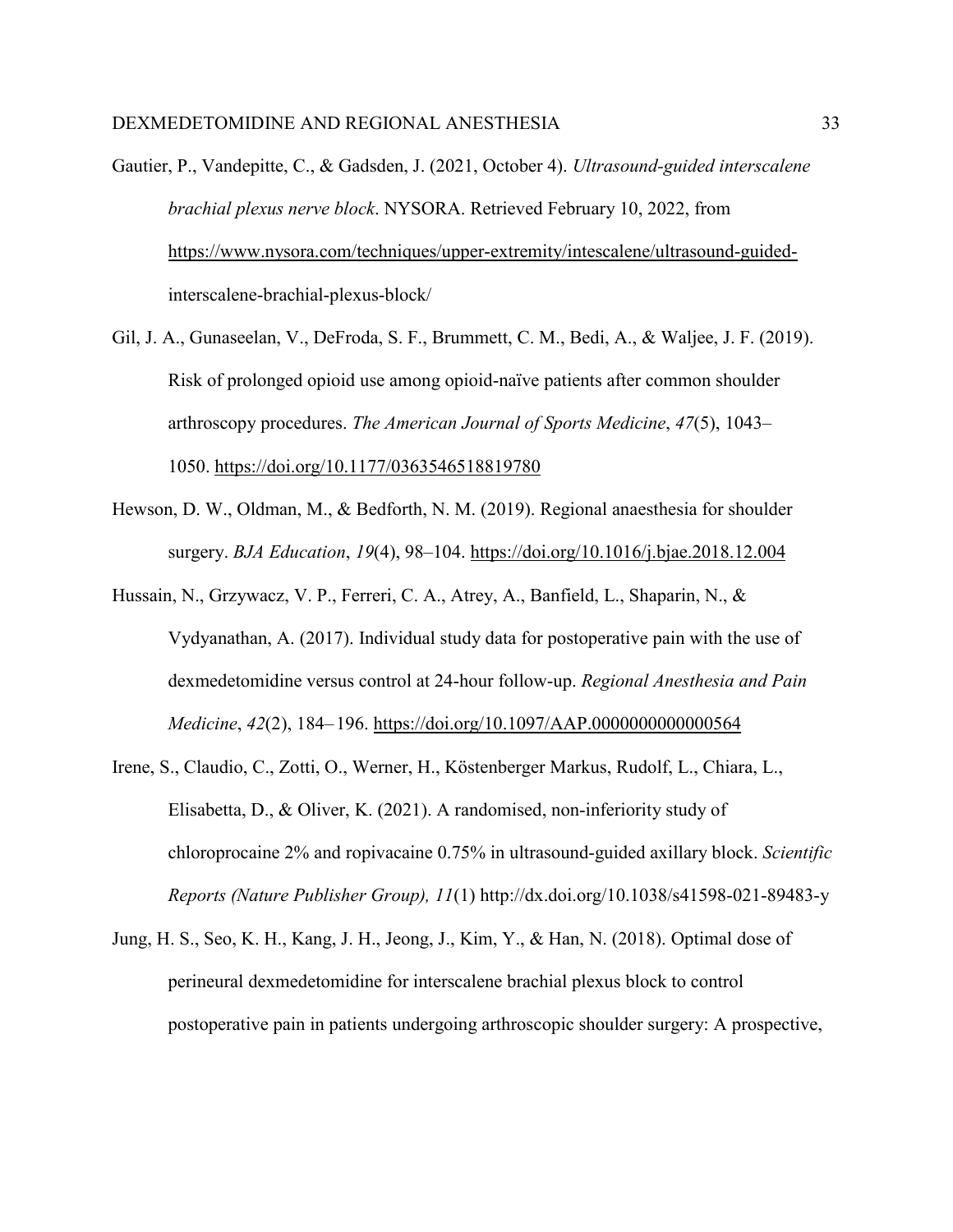double-blind, randomized controlled study. *Medicine (Baltimore)*, 97(16), e0440.<https://doi.org/10.1097/MD.0000000000010440>

- Karaman, T., Karaman, S., Aşçı, M., Tapar, H., Şahin, A., Dogru, S., & Suren, M. (2019). Comparison of ultrasound‐guided supraclavicular and interscalene brachial plexus blocks in postoperative pain management after arthroscopic shoulder surgery. *Pain Practice, 19*(2), 196-203.<https://doi.org/10.1111/papr.12733>
- Manjunatha, C., Srinivas Prasad, C., & Rashmi. (2020). Comparative study of bupivacaine with dexmedetomidine as an adjuvant versus bupivacaine alone in ultrasound-guided supraclavicular brachial plexus block. *Online Journal of Anaesthesia, 21*(2), 109- 113. [https://doi.org/10.4103/TheIAForum.TheIAForum\\_23\\_20](https://doi.org/10.4103/TheIAForum.TheIAForum_23_20)
- McClellan, K. J., & Faulds, D. (2000). Ropivacaine: an update of its use in regional anaesthesia. *Drugs*, *60*(5), 1065–1093.<https://doi.org/10.2165/00003495-200060050-> 00007
- Nazir, N., & Jain, S. (2016). A randomized controlled trial study on the effect of adding dexmedetomidine to bupivacaine in supraclavicular block using ultrasound guidance. *Ethiopian Journal of Health Sciences*, *26*(6), 561–566. <https://doi.org/10.4314/ejhs.v26i6.9>
- Okwumabua E., & Thompson J. H. (2020) Anatomy, shoulder and upper limb, nerves. *StatPearls* <https://www.ncbi.nlm.nih.gov/books/NBK526056/>
- Patel, M. S., Abboud, J. A., & Sethi, P. M. (2020). Perioperative pain management for shoulder surgery: evolving techniques. *Journal of Shoulder and Elbow Surgery, 29*(11), e416 e433.<https://doi.org/10.1016/j.jse.2020.04.049>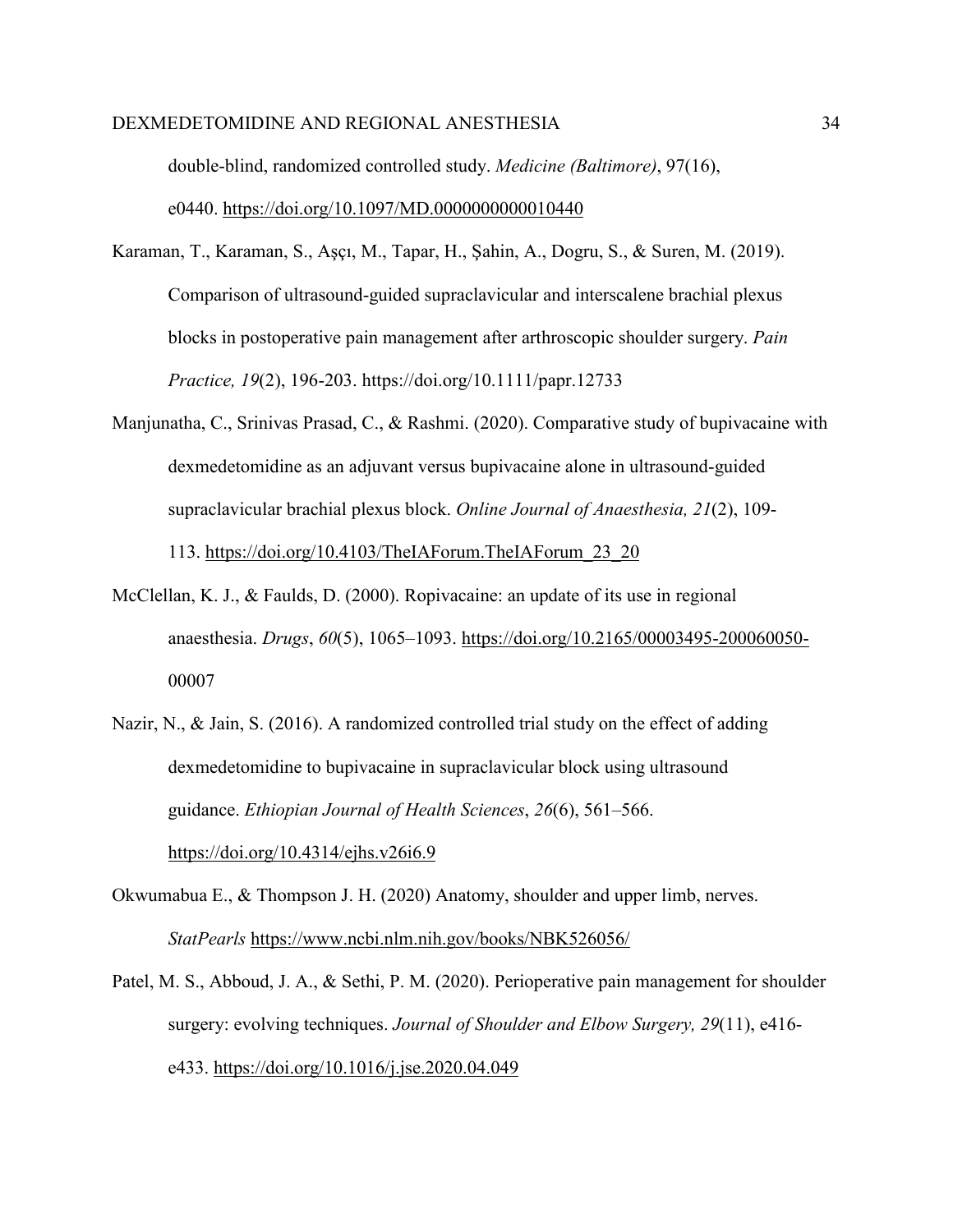- Ping, Y., Ye, Q., Wang, W., Ye, P., & You, Z. (2017). Dexmedetomidine as an adjuvant to local anesthetics in brachial plexus blocks a meta-analysis of randomized controlled trials. *Medicine (Baltimore), 96*(4), e5846 e5846.<https://doi.org/10.1097/MD.0000000000005846>
- Shier, D., Butler, J., & Lewis, R. (2019). Muscular system. In *Hole's human anatomy and physiology* (15th ed., pp. 318 - 320). McGraw-Hill Education.
- Somsunder, R. G., Archana, N. B., Shivkumar, G., & Krishna, K. (2019). Comparing efficacy of perineural dexmedetomidine with intravenous dexmedetomidine as adjuvant to levobupivacaine in supraclavicular brachial plexus block. *Anesthesia, 13*(3), 441- 445. [https://doi.org/10.4103/aer.AER\\_105\\_19](https://doi.org/10.4103/aer.AER_105_19)
- Rai, A., & Bhutia, M. P. (2017). Dexmedetomidine as an additive to spinal anaesthesia in orthopaedic patients undergoing lower limb surgeries: a randomized clinical trial comparing two different doses of dexmedetomidine. *Journal of Clinical and Diagnostic Research:JCDR*, *11*(4), UC09–UC12.

https://doi.org/10.78sixty/JCDR/2017/26241.9654

Rao, S., & Rajan, N. (2021). Dexmedetomidine as an adjunct for regional anesthetic nerve blocks. *Current Pain and Headache Reports, 25*(2), 8.

[https://doi.org/10.1007/s11916- 020-00926-z](https://doi.org/10.1007/s11916-%20020-00926-z)

- Rathmell, J. P. (2014). Local anesthetics. In *Stoelting's Pharmacology & Physiology in Anesthetic Practice* (5th ed., pp. 282-313). LWW.
- Thakur, A., Singh, J., Kumar, S., Rana, S., Sood, P., & Verma, V. (2017). Efficacy of dexmedetomidine in two different doses as an adjuvant to lignocaine in patients